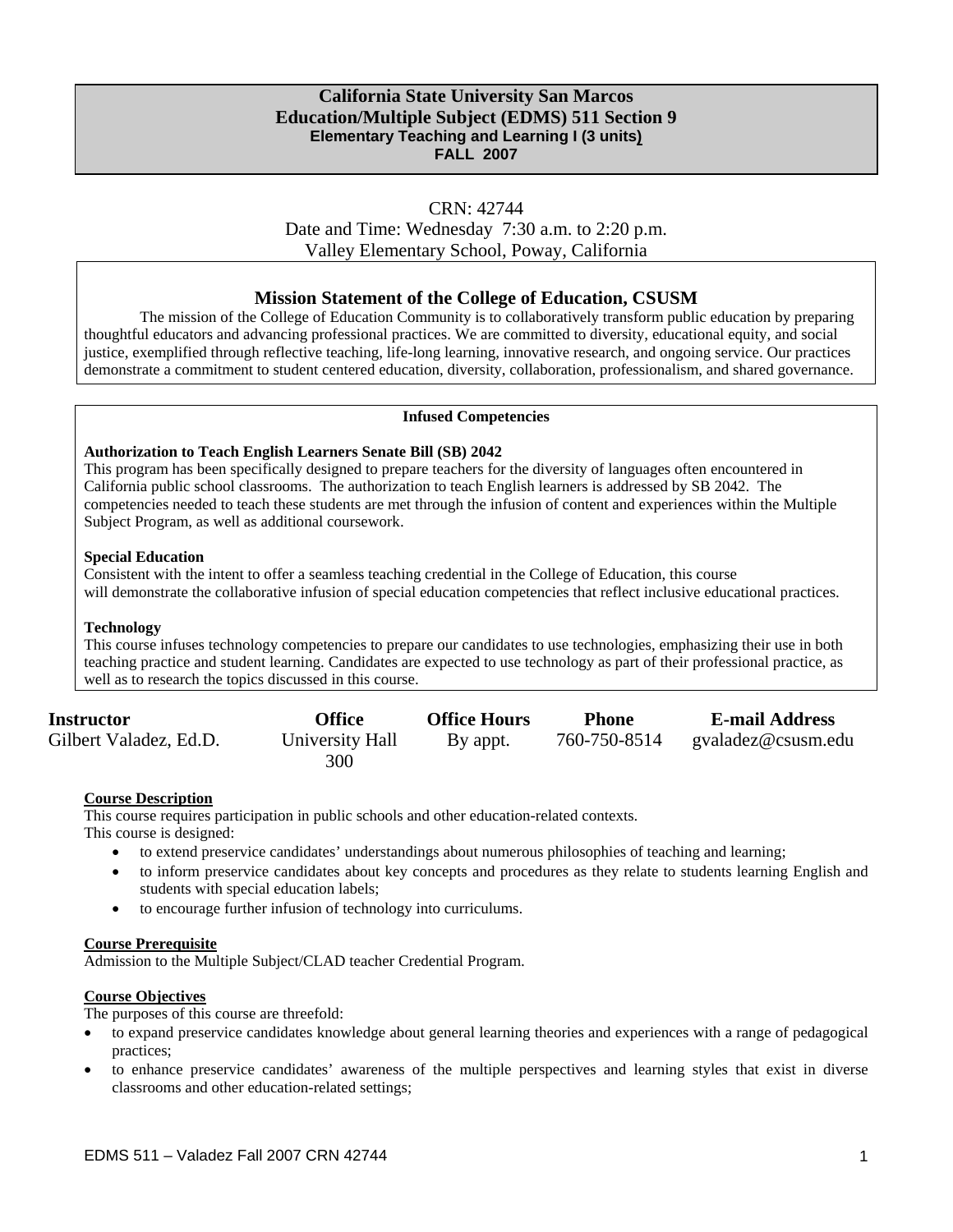• **to provide a safe environment for preservice candidates' discussion of, and experimentation with, a variety of techniques and methods of instruction.**

#### **Teacher Performance Expectations (TPE) Competencies**

This course is designed to help teachers seeking the Multiple Subjects Credential to develop the skills, knowledge, and attitudes necessary to assist schools and districts in implementing effective programs for students. The successful candidate will be able to merge theory and practice in order to realize a comprehensive and extensive educational program for all students. The following TPE's are primarily addressed in this course:

TPE 6d – Engaging and supporting all learners (Student Study Team Assignment)

TPE 9 – Creating & managing effective instructional time (Classroom Management Assignment)

#### **Required Text**

- Grant, Carl. A. & Gillette, Maureen. (2005). *Learning to Teach Everybody's Children: Equity, Empowerment and Education that is Multicultural.* Thomson & Wadsworth.
- Tomlinson, Carol Ann. (1999). *The Differentiated Classroom: Responding to the needs of all learners.*  Alexandria, VA: Association for Supervision and Curriculum Development. (Available as an e-book online.)
- Turnbull A., Turnbull, R. & Wehmeyer, M.L. (2007). *Exceptional Lives: Special Education in Today's Schools, 5th Ed*. Upper Saddle River, New Jersey: Pearson, Merrill Prentice Hall.
- Villa, R. A. and Thousand, J. S. (2005). Creating an Inclusive School ( $2<sup>nd</sup>$  ed.). Alexandria, VA: Association for Supervision and Curriculum Development.
- Task Stream Electronic Portfolio, Must register and pay fee online prior to first class @ www.TaskStream.com (register for duration of credential program).

#### **Recommended Texts**

• Choate, J. S. (2004) *Successful inclusive teaching (4rd ed.)* Needham, MA: Allyn & Bacon.

#### **Students with Disabilities Requiring Reasonable Accommodations**

Students must be approved for services by providing appropriate and recent documentation to the Office of Disable Student Services (DSS). This office is located in Craven Hall 5205, and can be contacted by phone at (760) 750-4905, or TTY (760) 750-4909. Students authorized by DSS to receive reasonable accommodations should meet with their instructor during office hours or, in order to ensure confidentiality, in a more private setting.

**Writing:** In keeping with the All-University Writing Requirement, all 3 unit courses must have a writing component of at least 2,500 words (approximately). This will be met through written assignments.

#### **Plagiarism**

All work submitted for this course should reflect students' efforts. When relying on supporting documents authored by others, cite them clearly and completely using American Psychological Association (APA) manual,  $5<sup>th</sup>$  edition. Failure to do so may result in failure of the course.

#### **CSUSM Academic Honesty Policy**

"Students will be expected to adhere to standards of academic honesty and integrity, as outlined in the Student Academic Honesty Policy. All written work and oral assignments must be original work. All ideas/materials that are borrowed from other sources must have appropriate references to the original sources. Any quoted material should give credit to the source and be punctuated with quotation marks.

Students are responsible for honest completion of their work including examinations. There will be no tolerance for infractions. If you believe there has been an infraction by someone in the class, please bring it to the instructor's attention. The instructor reserves the right to discipline any student for academic dishonesty in accordance with the general rules and regulations of the university. Disciplinary action may include the lowering of grades and/or the assignment of a failing grade for an exam, assignment, or the class as a whole."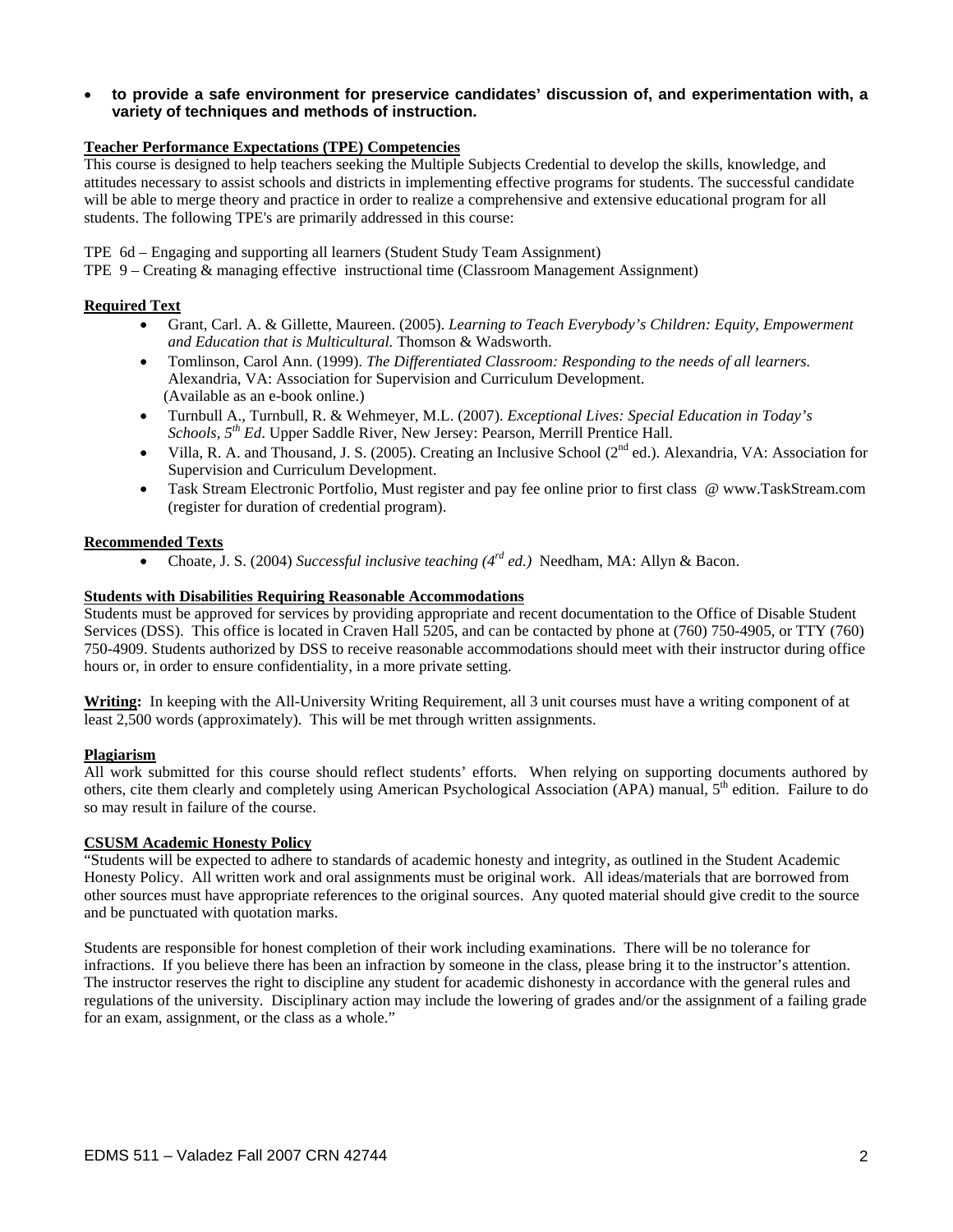#### **E-mail & Online Discussion Protocol**

Email & On-Line Discussion Protocol Electronic correspondence (e-mail and on-line discussion) is a part of your professional interactions. If you need to contact instructor or other students, e-mail is often the easiest way to do so. It is my intention to respond to all received e-mails in a timely manner. Please be reminded that e-mail and on-line discussions are a very specific form of communication, with their own form of nuances and meanings. For instance, electronic messages sent with all upper case letters, major typos, or slang, often communicates more than the sender originally intended. With that said, please be mindful of all e-mail and on-line discussion messages you send, to your colleagues, to faculty members in the College of Education, or to persons within the greater educational community. All electronic messages should be crafted with professionalism and care.

#### **Things to consider**:

- Would I say in person what this e-mail specifically says?
- How could this e-mail be misconstrued?
- Does this e-mail represent my highest self?
- Am I sending this e-mail to avoid a face-to-face conversation?

In addition, if there is ever a concern with an electronic message sent to you, please talk to that person face-to-face to correct any confusion.

- For more guidance see Core Rules of Netiquette at *http://www.albion.com/netiquette/corerules.html* 

#### **College of Education Attendance Policy**

Due to the interactive nature of courses in the COE, and the value placed on the contributions of every student, students are expected to prepare for, attend, and participate in all classes. For extenuating circumstances contact the instructors **before** class is missed, and make arrangements to make up what was missed. At minimum, a student must attend more than 80% of class time, or s/he may not receive a passing grade for the course.

If a student misses 20% or is late (or leaves early) for more than three sessions, the highest possible grade earned will be a "C". Please note you must earn a C+ or better to continue in the credential program. **Notification of absences does not automatically excuse a student from class. It is the responsibility of the student to meet with the instructor and discuss make up of class time or assignments.** 

#### **Grading Policy**

All students will come prepared to class; readings and homework assignments are listed on the dates on which they are due.

All required work is expected to be on time. One grade level will be deducted for each class meeting for which it is late (e.g., an "A" assignment that is submitted one class session late will be marked down to a "B"). Unless prior instructor approval is secured, assignments will not be accepted three class sessions after which they are due. Exceptions will be handled on a case-by-case basis, as determined by the instructor.

It is expected that students will proofread and edit their assignments prior to submission. Students will ensure that the text is error-free (grammar, spelling), and ideas are logically and concisely presented. The assignment's grade will be negatively affected as a result of this oversight. Each written assignment will be graded approximately 80% on content and context (detail, logic, synthesis of information, depth of analysis, etc.), and 20% on mechanics (grammar, syntax, spelling, format, uniformity of citation, etc.). All citations, where appropriate, will use American Psychological Association (APA) format. Consult American Psychological Association (APA) Manual,  $5<sup>th</sup>$  edition for citation guidance.

Grading will also include a component of "professional demeanor." Students will conduct themselves in ways that are generally expected of those who are entering the education profession. This includes but is not limited to:

- On-time arrival to all class sessions;
- Advance preparation of readings and timely submission of assignments;
- Respectful participation in all settings (e.g., whole group, small group, in/outside of class);
- Carefully considered, culturally aware approaches to solution-finding.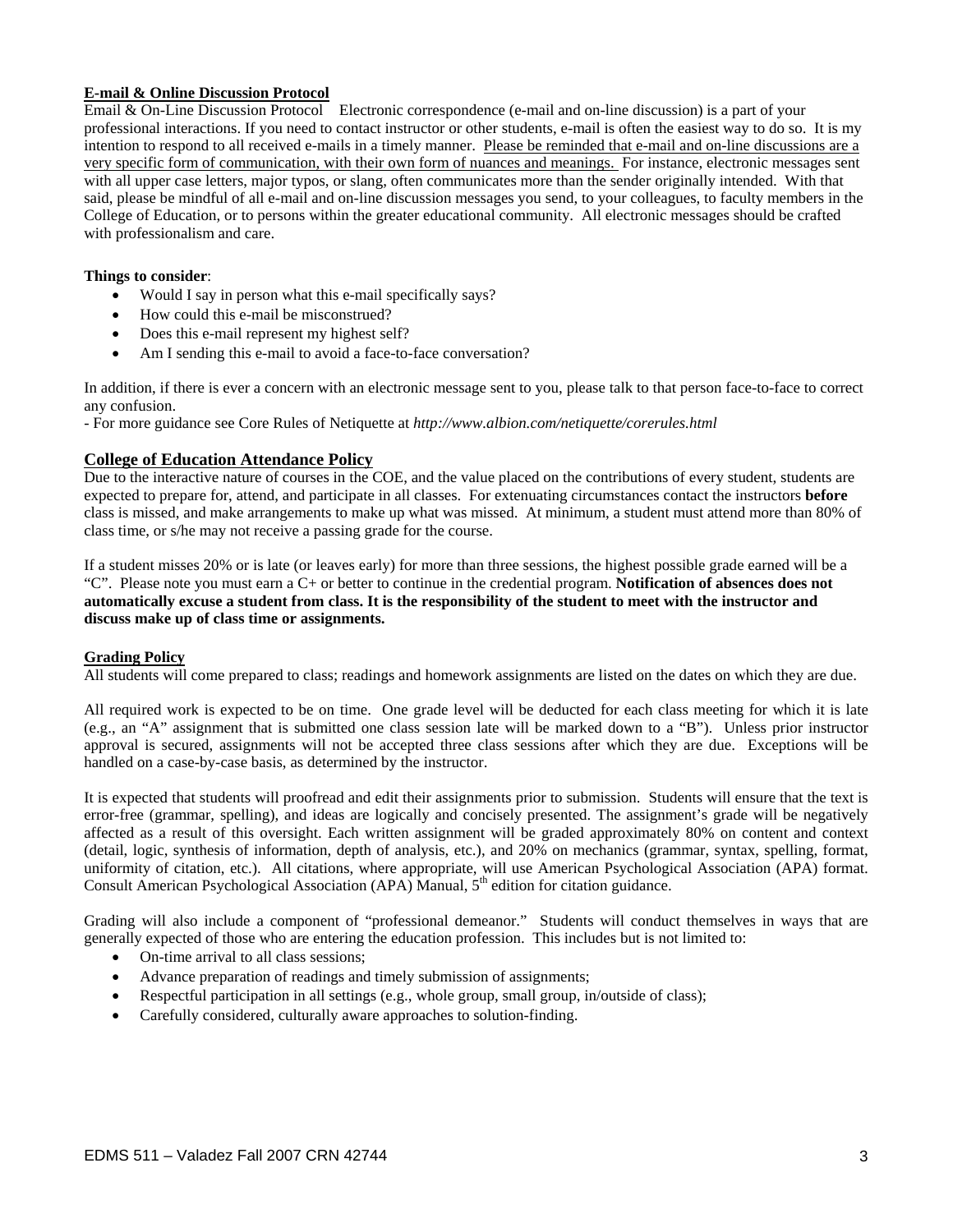| <b>Course Assignments</b>     |            |
|-------------------------------|------------|
| <b>Student Study Team</b>     | 10 points  |
| Peer Teaching Demonstration   | 10 points  |
| Observation                   | 15 points  |
| Lesson Plan                   | 15 points  |
| Electronic Portfolio (TPEs)   | 10 points  |
| <b>Classroom Management</b>   | 10 points  |
| <b>ESL Science CD Project</b> | 15 points  |
| Attendance/Participation      | 15 points  |
| <b>Total</b>                  | 100 points |

### **Grading Scale**

| $A=93-100$ | $B+=86-89$    | $C_{\pm} = 77 - 79$ |           |                  |
|------------|---------------|---------------------|-----------|------------------|
| $A=90-92$  | $B = 83 - 86$ | $C = 73-76$         | $D=60-69$ | $F=59$ or lower. |
|            | $B = 80-82$   | $C = 70-72$         |           |                  |

**If you do not earn a C+ or higher in this course - you must repeat the course to earn your credential.**  Please note assignments are due whether or not you are present in class that day.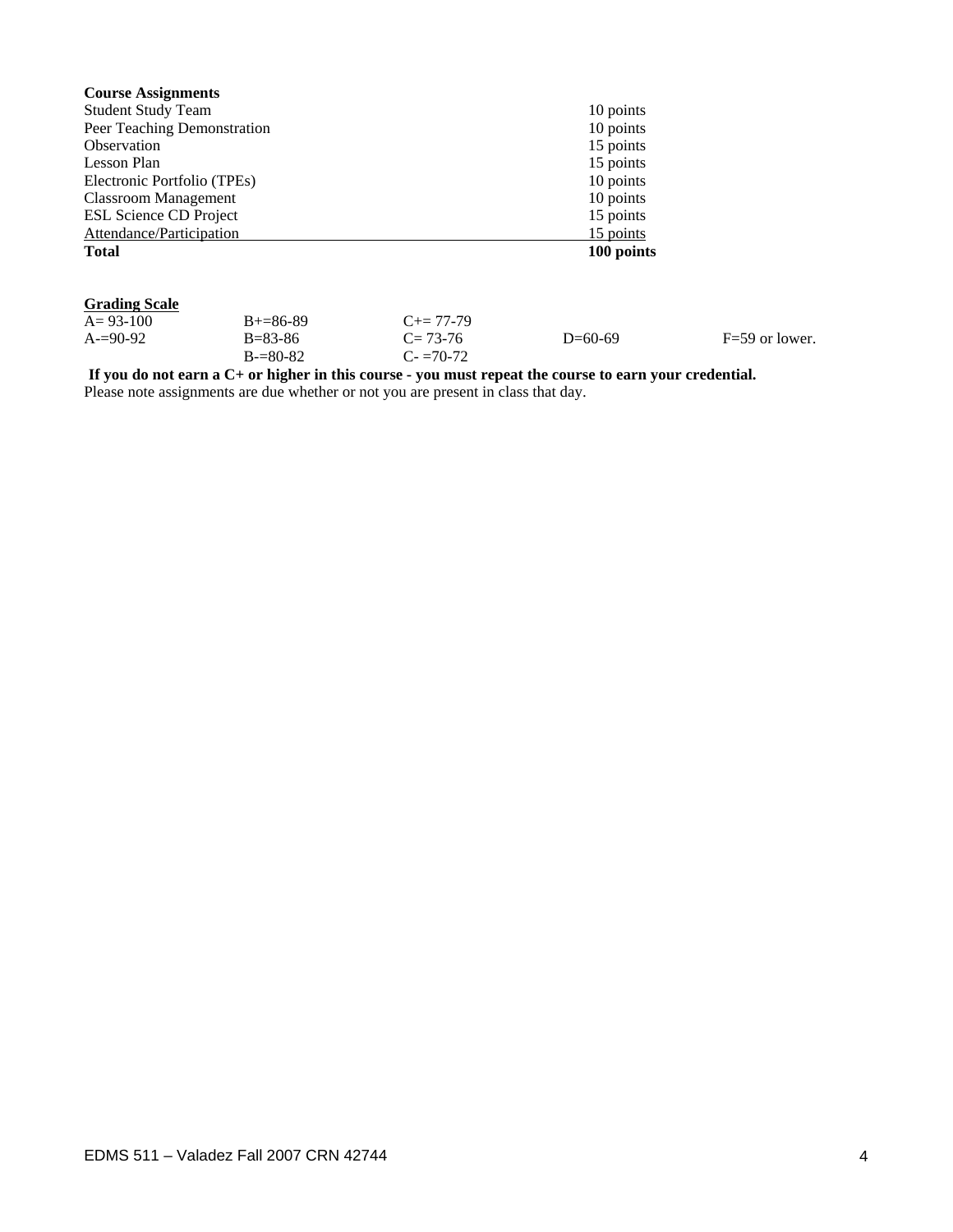| PART 1:<br><b>LANGUAGE STRUCTURE AND</b><br>FIRST- AND SECOND-LANGUAGE<br><b>DEVELOPMENT</b>                                                       | <b>PART 2:</b><br><b>METHODOLOGY OF BILINGUAL</b><br><b>ENGLISH LANGUAGE</b><br>DEVELOPMENT, AND CONTENT<br><b>INSTRUCTION</b>    | <b>PART 3:</b><br><b>CULTURE AND</b><br><b>CULTURAL DIVERSITY</b>                                   |  |
|----------------------------------------------------------------------------------------------------------------------------------------------------|-----------------------------------------------------------------------------------------------------------------------------------|-----------------------------------------------------------------------------------------------------|--|
| I. Language Structure and Use:<br><b>Universals and Differences</b><br>(including the structure of English)                                        | I. Theories and Methods of<br><b>Bilingual Education</b>                                                                          | I. The Nature of Culture                                                                            |  |
| The sound systems of language<br>А.<br>(phonology)                                                                                                 | А.<br>Foundations                                                                                                                 | <b>A.</b><br>Definitions of culture                                                                 |  |
| Word formation (morphology)<br>В.                                                                                                                  | Organizational models: What works<br>В.<br>for whom?                                                                              | <b>B.</b><br>Perceptions of culture                                                                 |  |
| Syntax<br>C.                                                                                                                                       | C.<br>Instructional strategies                                                                                                    | C.<br>Intra-group differences (e.g., ethnicity,<br>race, generations, and micro-cultures)           |  |
| Word meaning (semantics)<br>D.                                                                                                                     | II. Theories and Methods for Instruction<br>In and Through English                                                                | Physical geography and its effects on<br>D.<br>culture                                              |  |
| Language in context<br>Е.                                                                                                                          | Teacher delivery for both English<br>А.<br>language development and content<br>instruction                                        | Cultural congruence<br>Е.                                                                           |  |
| Written discourse<br>F.                                                                                                                            | Approaches with a focus on English<br>В.<br>language development                                                                  | II. Manifestations of Culture: Learning<br><b>About Students</b>                                    |  |
| Oral discourse<br>G.                                                                                                                               | C.<br>Approaches with a focus on content<br>area instruction (specially designed<br>academic instruction delivered in<br>English) | What teachers should learn about their<br>А.<br>students                                            |  |
| Nonverbal communication<br>Н.                                                                                                                      | Working with paraprofessionals<br>D.                                                                                              | How teachers can learn about their<br>В.<br>students                                                |  |
| Language Change<br>ı.                                                                                                                              |                                                                                                                                   | C. How teachers can use what they learn<br>about their students (culturally<br>responsive pedagogy) |  |
| II. Theories and Factors in First- and<br><b>Second-Language Development</b>                                                                       | III. Language and Content Area<br><b>Assessment</b>                                                                               | III. Cultural Contact                                                                               |  |
| Historical and current theories and<br>А.<br>models of language analysis that have<br>implications for second-language<br>development and pedagogy | A. Purpose                                                                                                                        | Concepts of cultural contact<br>А.                                                                  |  |
| <b>B.</b> Psychological factors affecting first- and<br>second-language development                                                                | Methods<br>В.                                                                                                                     | <b>B.</b><br>Stages of individual cultural contact                                                  |  |
| Socio-cultural factors affecting first- and<br>C.<br>second-language development                                                                   | С.<br>State mandates                                                                                                              | C.<br>The dynamics of prejudice                                                                     |  |
| Pedagogical factors affecting first- and<br>second-language development                                                                            | Limitations of assessment<br>D.                                                                                                   | D. Strategies for conflict resolution                                                               |  |
| Political factors affecting first- and<br>Е.<br>second-language development                                                                        | Technical concepts<br>Е.                                                                                                          | IV. Cultural Diversity in U.S. and CA                                                               |  |
|                                                                                                                                                    |                                                                                                                                   | <b>Historical perspectives</b><br>А.                                                                |  |
|                                                                                                                                                    |                                                                                                                                   | Demography<br>В.                                                                                    |  |
|                                                                                                                                                    |                                                                                                                                   | Migration and immigration<br>C.                                                                     |  |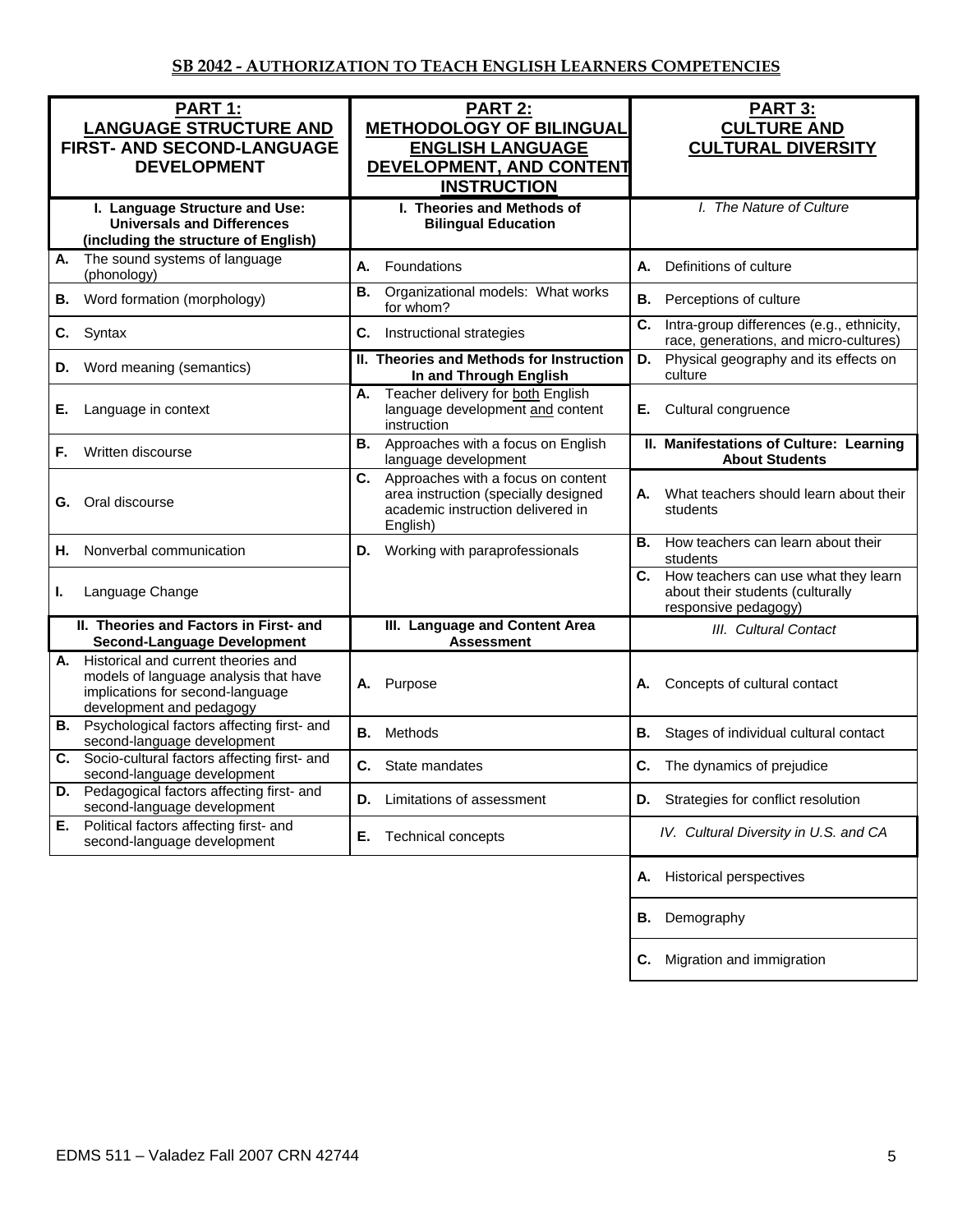## **Tentative Course Outline (Timeline Subject to Change pending "Teachable" Moments)**

| <b>Session</b>             | <b>Topic</b>                                                                                                                                                                                | <b>Readings &amp; Assignments Due</b>                                                                                                                                                                                                                |
|----------------------------|---------------------------------------------------------------------------------------------------------------------------------------------------------------------------------------------|------------------------------------------------------------------------------------------------------------------------------------------------------------------------------------------------------------------------------------------------------|
| $\mathbf{1}$<br>08/22/07   | <b>Introduction/Course Overview</b><br><b>Community Building</b><br><b>Mandates for Educators</b><br><b>CSTP/TPE</b><br>Intro to Lesson Planning<br><b>Observation Instructions</b>         | Syllabus (WebCT)<br>CSTP with TPEs &<br><b>Full Text of TPEs</b><br>http://lynx.csusm.edu/coe/eportfolio/index.asp<br><b>CSUSM Lesson Plan Format</b><br>In the syllabus.                                                                            |
| 2<br>08/29/07              | Intro to TaskStream (computer lab)<br>Universal Design (UBD Video & PPT)<br><b>Lesson Plan Writing</b><br>Peer Teaching Presentation                                                        | Turnbull, Turnbull & Wehmeyer Ch 1-2<br>Grant & Gillette: Ch 4<br>Tomlinson Ch 1-3<br>Universal Backwards Design PPT<br>(WebCT)<br>Udvari-Solner, Access to the General Ed<br>Curriculum for All (WebCT)<br><b>Team 1 Peer Teaching Presentation</b> |
| $\overline{3}$<br>09/05/07 | Student-Centered Teaching & Learning<br>First Day of School Video (WebCT)<br>Differentiation-SDAIE & ELD<br><b>Reflective Practice</b><br>Peer Teaching Presentation                        | Six Components of SDAIE (WebCT)<br>Turnbull, Turnbull & Wehmeyer: Ch 3-4<br>Grant & Gillette: Ch 12<br><b>Team 2 Peer Teaching Presentation</b>                                                                                                      |
| $\overline{4}$<br>09/12/07 | Observation Activity<br>Intro to SST<br>(Video & Bart Simpson SST-WebCT)<br>Differentiation-Special Ed<br>Peer Teaching Presentation                                                        | Grant & Gillette: Ch 5<br>Tomlinson p. 15 & 16 & Ch 4-9<br>SST Lecturette (WebCT)<br>Assessment PPT (WebCT)<br><b>Team 3 Peer Teaching Presentation</b>                                                                                              |
| 5<br>09/19/07              | <b>Classroom Management</b><br>TPE Writing Workshop (Taskstream)<br>Peer Teaching Presentation                                                                                              | Grant & Gillette: Ch 3<br>Choate: Chapter 15 (WebCT)<br><b>Team 4 Peer Teaching Presentation</b><br><b>Differentiated Lesson Plan</b>                                                                                                                |
| 6<br>09/26/07              | Peer Teaching Presentation<br>Instructor's Choice Topic                                                                                                                                     | Valadez, The Gardeners' Story and Walking to the<br>Dance<br><b>TPEs 6d &amp; 9</b><br>eam 5 Peer Teaching Presentation<br><b>Observation DUE</b>                                                                                                    |
| $\tau$<br>10/03/07         | Peer Teaching Presentation- Best Practices<br>Revew                                                                                                                                         | <b>Team 6 Peer Teaching Presentation</b><br><b>Classroom Management Plan</b>                                                                                                                                                                         |
| 8<br>10/10/07              | <b>SST Role Play</b><br><b>Course Review</b><br>Short Presentations of Science ESL CD<br>projects<br>TaskStream -assist student to uploaded to<br>assignments to their electronic portfolio | No Readings<br><b>SST Role Play</b>                                                                                                                                                                                                                  |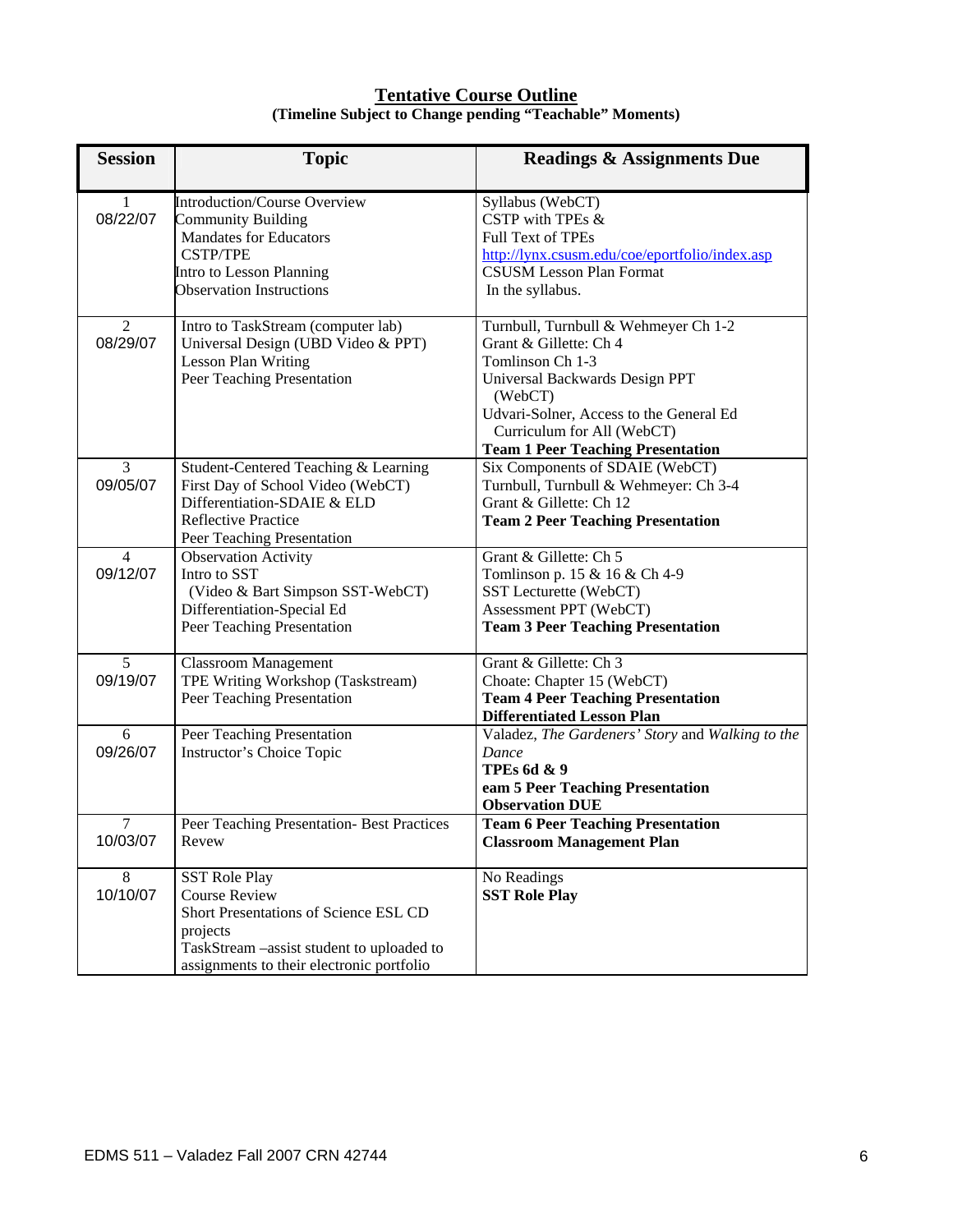## **Differentiated Lesson Plan 15 points**

**Learner Objectives:** Teacher candidates will be able to design a lesson that differentiates content, process and product to maximize learning for students with diverse needs. Assessment: Teacher candidates will write a lesson plan that differentiates content, process, and product for students learning English, students that are accelerated learners, and students with special needs.

**Preparation:** Before beginning assignment teacher candidates read the following resources and demonstrate the ability to complete the prerequisite skills.

| <b>Resources</b>       | Title and necessary information:                                                                                                                                                                                                                      |
|------------------------|-------------------------------------------------------------------------------------------------------------------------------------------------------------------------------------------------------------------------------------------------------|
| <b>Textbooks</b>       | Grant, Carl. A. & Gillette, Maureen. (2005). Learning to Teach Everybody's<br>Children: Equity, Empowerment and Education that is Multicultural. Thomson &<br>Wadsworth.<br>Chapter 5                                                                 |
|                        | Turnbull A., Turnbull, R. & Wehmeyer, M.L. (2007). Exceptional Lives: Special<br><i>Education in Today's Schools,</i> $5^{th}$ <i>Ed.</i> Upper Saddle River, New Jersey: Pearson, Merrill<br>Prentice Hall.                                          |
|                        | Villa, R. A. and Thousand, J. S. (2005). Creating an Inclusive School $(2^{nd}$ ed.).<br>Alexandria, VA: Association for Supervision and Curriculum Development.<br>Chapters $6 & 7$                                                                  |
| <b>Other Resources</b> | Choate, J. S. (2000) Successful inclusive teaching $3rd$ ed.). Needham, MA: Allyn &<br>Bacon. Chapters16                                                                                                                                              |
|                        | Pierangelo, Roger, & Giuliani, George A. (2001). What Every Teacher Should Know<br>about Students with Special Needs: Promoting Success in the classroom. Champaign, IL:<br>Research press.                                                           |
| Internet Site(s)       | Tomlinson, Carol Ann. (1999). The Differentiated Classroom: Responding to the needs of<br>all learners. Alexandria, VA: Association for Supervision and Curriculum Development.<br>ISBN #0-87120-342-1 (Available free through CSUSM ebooks library.) |
|                        | ELD Standards - http://www.cde.ca.gov/re/pn/fd/documents/englangdev-stnd.pdf<br><b>COE Lesson Format from Taskstream</b>                                                                                                                              |
|                        |                                                                                                                                                                                                                                                       |

#### **Prerequisite skills:**

- Teacher candidates are able to write a lesson plan using the COE lesson format.
- Teacher candidates are able to differentiate curriculum and instruction based on content, process, and product as define by Carol Ann Tomlinson (1999).
- Teacher candidates are able to use information about students' readiness range (skills, reading, thinking & information), learning profiles, interests, talents, and culture to differentiate curriculum and instruction (Tomlinson, 1999).
- Teacher candidates are able to identify strategies to meet the needs o
	- o Students learning English (including differentiation for Beginning, Intermediate, and Advanced levels)
	- o Student that are accelerated learners as referred to by Piergangelo & Giuliani (2001)
	- o Students that need special education support under IDEA &/or ADA as referred to by Choate (2000), Grant & Gillette (2005), Piergangelo & Giuliani (2001), Turnbull, Turnbull & Wehmeyer (2007). and Villa & Thousand (1995)

#### **Task Guidelines**

1. Design a lesson plan using COE lesson format.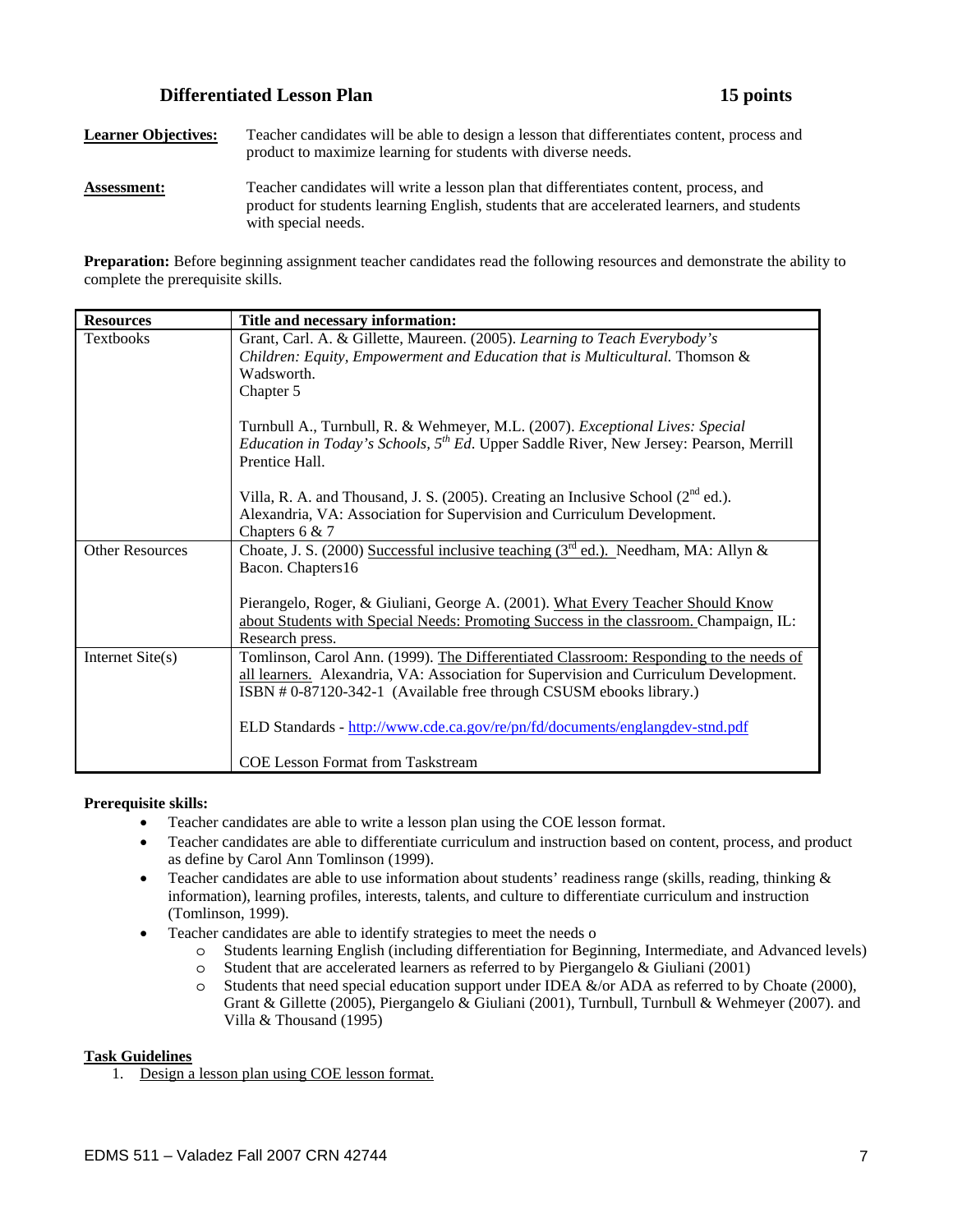- 2. Describe what you know about the learners and their context in detail. When describing students that are learning English and their levels of language acquisition, students that are accelerated learners, and students that need special education supports under IDEA &/or ADA include, readiness range (skills, reading, thinking & information), learning profiles, interests, talents, and culture for all students.
- 3. Design a differentiated lesson plan. Consider the lesson you are revising, what content, process and products does the lesson incorporate? How could you revise the lesson to differentiate the content, process, or product for your students learning English, for your accelerated learners and your students with special needs? Address their individual needs based on their readiness (skills, reading, thinking  $\&$  information), learning profile, interests, talents, and culture.
- 4. Plan Implementation. Accommodations need to be provided with dignity. All students need to feel comfortable and supported to maximize learning. What will you do to create an environment so the whole community values differentiation?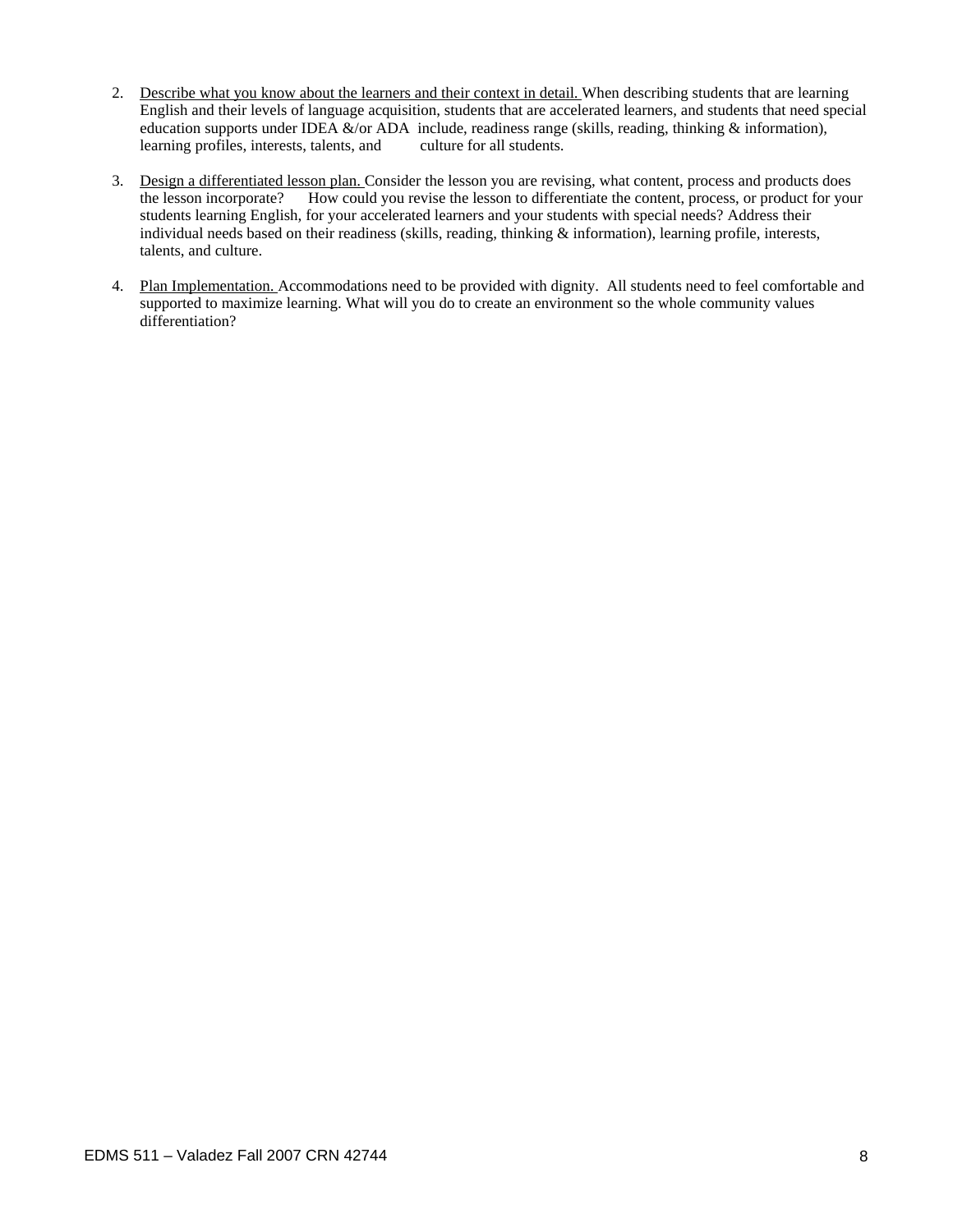## **Differentiated Lesson Plan Graphic Organizer**

## **Students with Special Needs**

| Differentiation Strategy: What will teacher do to<br>meet the students needs | Assessment: What will the student do to display<br>learning with specific differentiation. How will you<br>assess students learning? What criteria will you<br>use? |
|------------------------------------------------------------------------------|---------------------------------------------------------------------------------------------------------------------------------------------------------------------|
| <b>Content Differentiation</b>                                               |                                                                                                                                                                     |
| Process Differentiation                                                      |                                                                                                                                                                     |
| <b>Product Differentiation</b>                                               |                                                                                                                                                                     |

### **Students that are Accelerated Learners**

| Differentiation Strategy: What will teacher do to<br>meet the students needs | Assessment: What will the student do to display<br>learning with specific differentiation. How will you<br>assess students learning? What criteria will you<br>use? |
|------------------------------------------------------------------------------|---------------------------------------------------------------------------------------------------------------------------------------------------------------------|
| Content Differentiation                                                      |                                                                                                                                                                     |
| Process Differentiation                                                      |                                                                                                                                                                     |
| <b>Product Differentiation</b>                                               |                                                                                                                                                                     |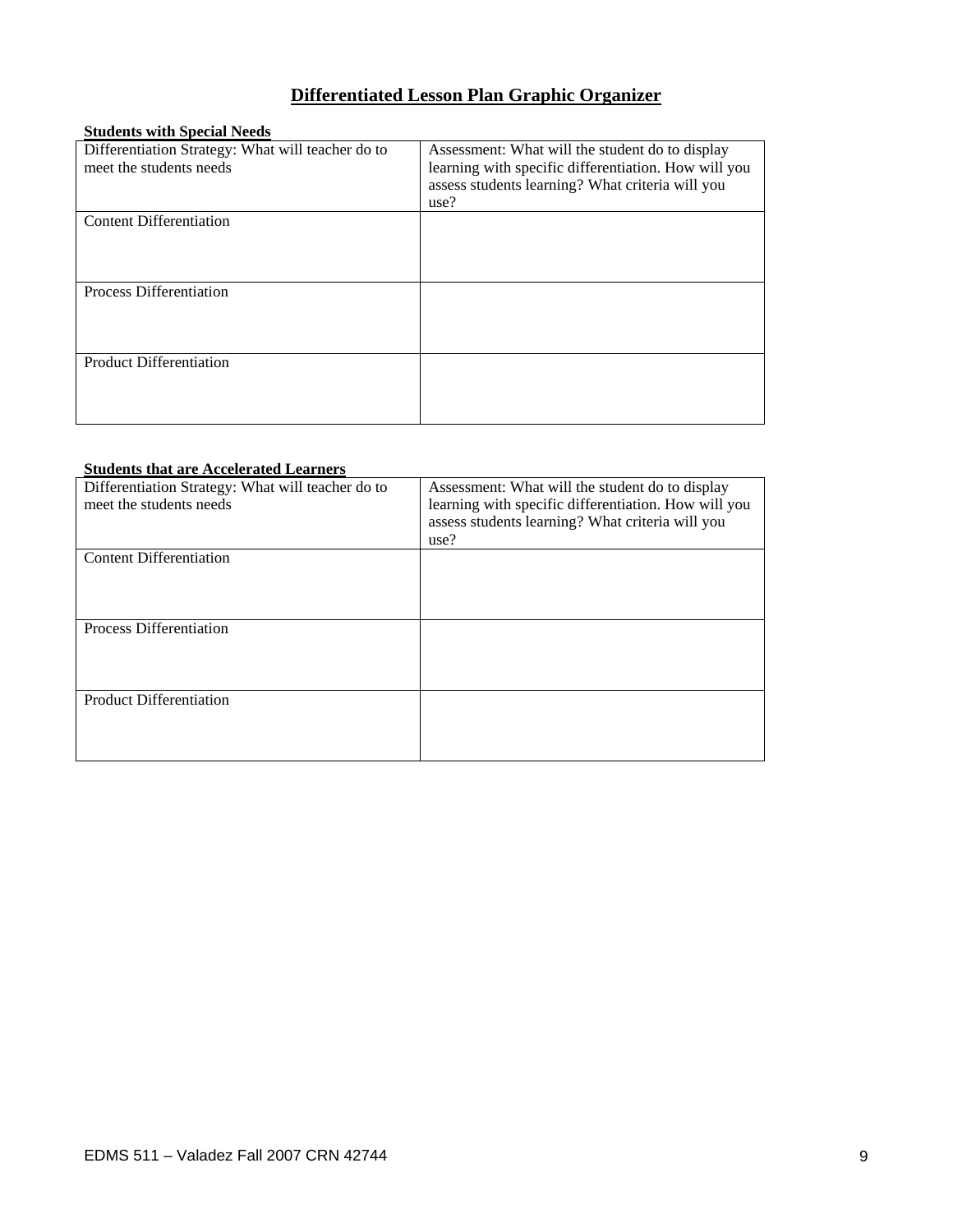## **Students Learning English - Beginning Level**

| Differentiation Strategy: What will teacher do to<br>meet the students needs | Assessment: What will the student do to display<br>learning with specific differentiation. How will you<br>assess students learning? What criteria will you<br>use? |
|------------------------------------------------------------------------------|---------------------------------------------------------------------------------------------------------------------------------------------------------------------|
| <b>Content Differentiation</b>                                               |                                                                                                                                                                     |
| Process Differentiation                                                      |                                                                                                                                                                     |
| <b>Product Differentiation</b>                                               |                                                                                                                                                                     |

## **Students Learning English – Intermediate Level**

| Differentiation Strategy: What will teacher do to<br>meet the students needs | Assessment: What will the student do to display<br>learning with specific differentiation. How will you<br>assess students learning? What criteria will you<br>use? |
|------------------------------------------------------------------------------|---------------------------------------------------------------------------------------------------------------------------------------------------------------------|
| <b>Content Differentiation</b>                                               |                                                                                                                                                                     |
| <b>Process Differentiation</b>                                               |                                                                                                                                                                     |
| <b>Product Differentiation</b>                                               |                                                                                                                                                                     |

## **Students Learning English – Advanced Level**

| Differentiation Strategy: What will the teacher do to<br>meet the students' needs? | Assessment: What will the student do to display<br>learning with specific differentiation. How will you<br>assess students learning? What criteria will you |
|------------------------------------------------------------------------------------|-------------------------------------------------------------------------------------------------------------------------------------------------------------|
|                                                                                    | use?                                                                                                                                                        |
| <b>Content Differentiation</b>                                                     |                                                                                                                                                             |
| Process Differentiation                                                            |                                                                                                                                                             |
| Product Differentiation                                                            |                                                                                                                                                             |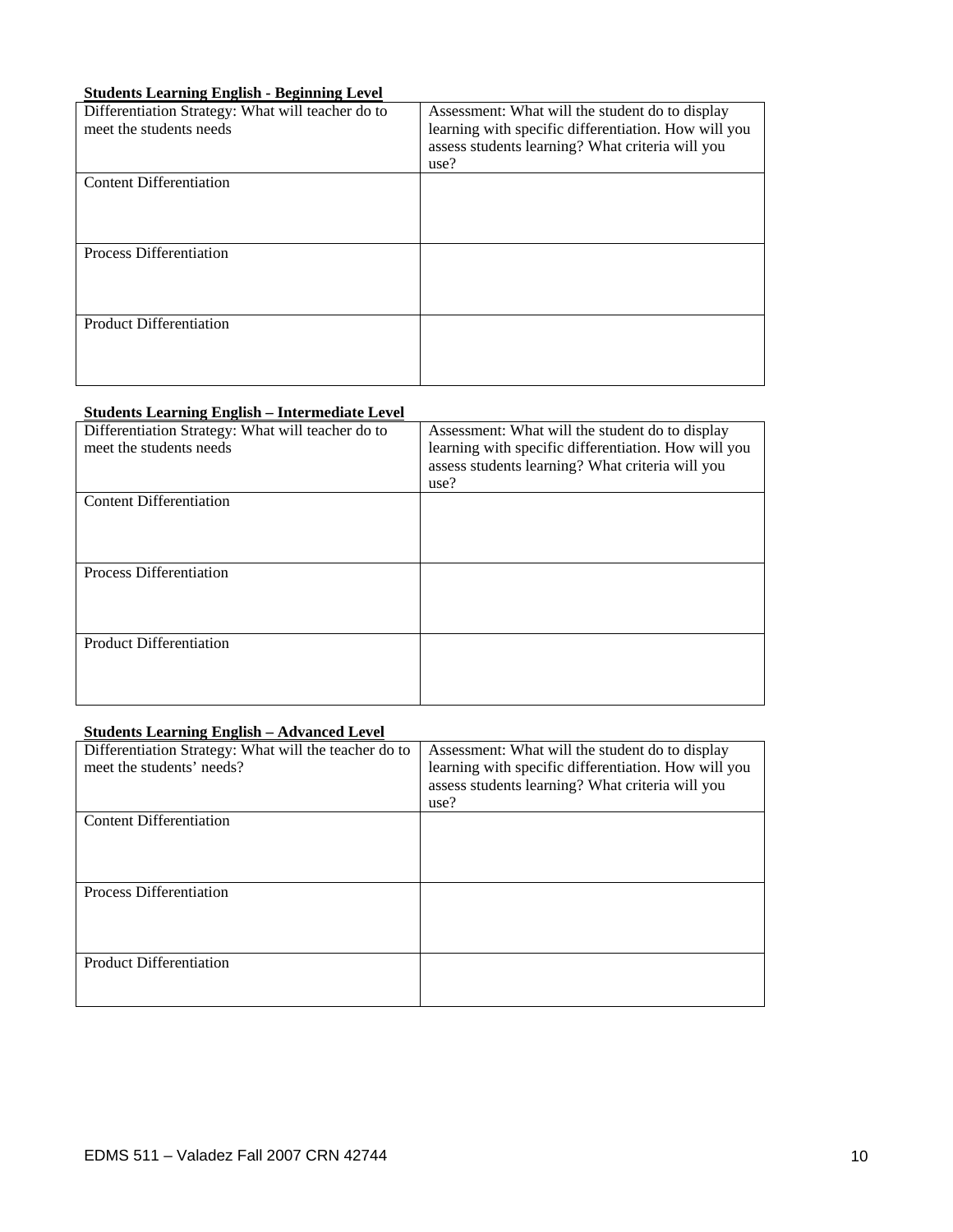## **Differentiated Lesson Plan Rubric**

|                                                                                                                                         | Beginning to Meet                                                                                                                                                             | Approaching                                                                                                                                                                      | <b>Meets Expectations</b>                                                                                                                                                | Total  |
|-----------------------------------------------------------------------------------------------------------------------------------------|-------------------------------------------------------------------------------------------------------------------------------------------------------------------------------|----------------------------------------------------------------------------------------------------------------------------------------------------------------------------------|--------------------------------------------------------------------------------------------------------------------------------------------------------------------------|--------|
| Elements                                                                                                                                | Expectations                                                                                                                                                                  | Expectations                                                                                                                                                                     | 2 points                                                                                                                                                                 | Points |
| <b>Facts About Learners</b>                                                                                                             | 1 point                                                                                                                                                                       | 1.5 points<br>& describe each                                                                                                                                                    |                                                                                                                                                                          |        |
|                                                                                                                                         | Identify number of<br>students that are<br>learning English,<br>students that are<br>accelerated, and<br>students with<br>special ed. labels<br>under IDEA &/or<br><b>ADA</b> | students' readiness<br>range (skills,<br>reading, thinking &<br>information),<br>learning profiles,<br>interests, talents,<br>and culture                                        | & identify the<br>students educational<br>implications based on<br>their label and their<br>readiness range,<br>learning profiles,<br>interests, talents, and<br>culture |        |
| <b>Content Differentiation:</b><br>modifications for<br>curriculum, materials &<br>goals                                                | 1-2 modifications<br>for $1-50\%$ of<br>students                                                                                                                              | 3-4 modifications<br>for 51-74% of<br>students                                                                                                                                   | 5 or more<br>modifications for 75-<br>100% of students                                                                                                                   |        |
| Process Differentiation:<br>modifications for<br>teaching/learning process<br>(include environment and<br>management<br>considerations) | 1-2 modifications<br>for $1-50\%$ of<br>students                                                                                                                              | 3-4 modifications<br>for 51-74% of<br>students                                                                                                                                   | 5 or more<br>modifications for 75-<br>100% of students                                                                                                                   |        |
| <b>Product Differentiation:</b><br>modifications for<br>assessment                                                                      | 1-2 modifications<br>for $1-50\%$ of<br>students                                                                                                                              | 3-4 modifications<br>for 51-74% of<br>students                                                                                                                                   | 5 or more<br>modifications for 75-<br>100% of students                                                                                                                   |        |
| Differentiation<br>Implementation                                                                                                       | Differentiations<br>provided for some<br>students, but not all                                                                                                                | Differentiation is<br>used in a way that<br>highlights students'<br>differences and<br>does not support<br>students to feel<br>important and<br>valuable members<br>of community | Differentiation<br>strategies are<br>seamless and in place<br>for all students, so<br>that students feel<br>important and<br>valuable members of<br>the community        |        |
| <b>Total Points</b>                                                                                                                     |                                                                                                                                                                               |                                                                                                                                                                                  |                                                                                                                                                                          | /10    |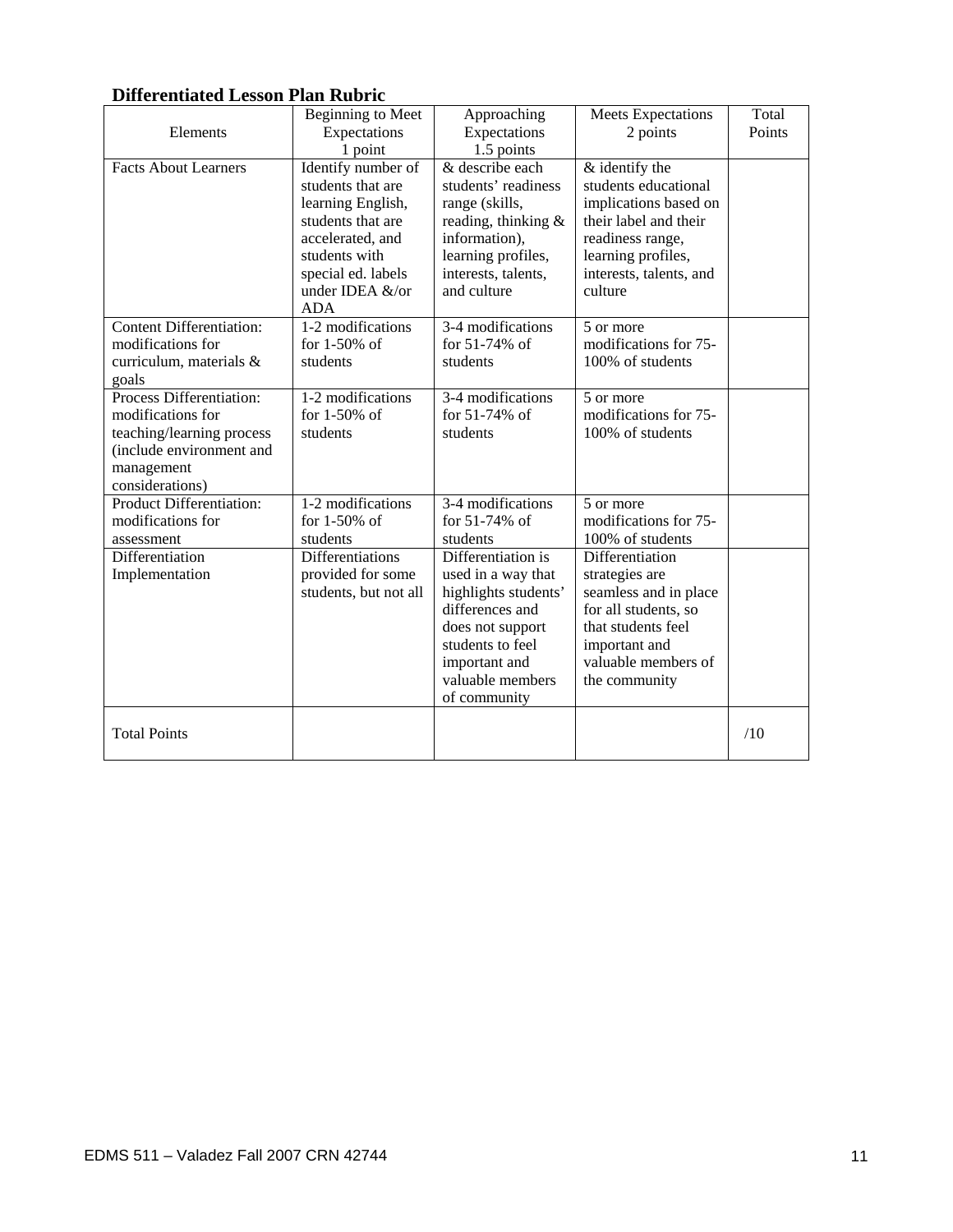## **Universal Backwards Lesson Design**

|                                | WHAT?                                                                                                                                                                                                                                                                                                                                                                                                                                                                                                                                                                       |  |  |
|--------------------------------|-----------------------------------------------------------------------------------------------------------------------------------------------------------------------------------------------------------------------------------------------------------------------------------------------------------------------------------------------------------------------------------------------------------------------------------------------------------------------------------------------------------------------------------------------------------------------------|--|--|
| <b>BEFORE</b><br><b>LESSON</b> | Facts about the learner<br>Content/Context<br>Product/Assessment<br>Management/Discipline considerations<br>$\bullet$                                                                                                                                                                                                                                                                                                                                                                                                                                                       |  |  |
|                                | I<br>N<br>T<br>Anticipatory set<br>$\Omega$                                                                                                                                                                                                                                                                                                                                                                                                                                                                                                                                 |  |  |
| <b>DURING</b><br><b>LESSON</b> | <b>Teacher Input</b><br>$\bullet$<br>o Direct Instruction<br>Modeling<br>O<br>Exemplars/Non-Exemplars<br>Demonstration<br>T<br>H<br><b>Guided Practice/Progress Modeling</b><br>$\mathbf R$<br>Scaffolds and Supports<br>$\circ$<br>$\overline{O}$<br>Monitor and Adjust, if needed<br>O<br>U<br>Check for understanding<br>$\circ$<br>G<br>H<br><b>Independent Practice/Formative Assessment</b><br><b>Benchmark Criteria for Assessment</b><br>$\Omega$<br><b>Closure/Summative Assessment</b><br>Students summarize learning<br>O<br>Check that objectives were met<br>O |  |  |
|                                | B<br>Transfer<br>E<br><b>Extension Activities</b><br>$\circ$<br>Y<br><b>Research Projects</b><br>٠<br>$\mathbf{O}$<br>Home Fun<br>٠<br>$\mathbf N$<br><b>Enrichment Activities</b><br>D                                                                                                                                                                                                                                                                                                                                                                                     |  |  |
| <b>AFTER</b><br><b>LESSON</b>  | Reflection<br>Successes to repeat<br>O<br>Revisions to make<br>$\circ$                                                                                                                                                                                                                                                                                                                                                                                                                                                                                                      |  |  |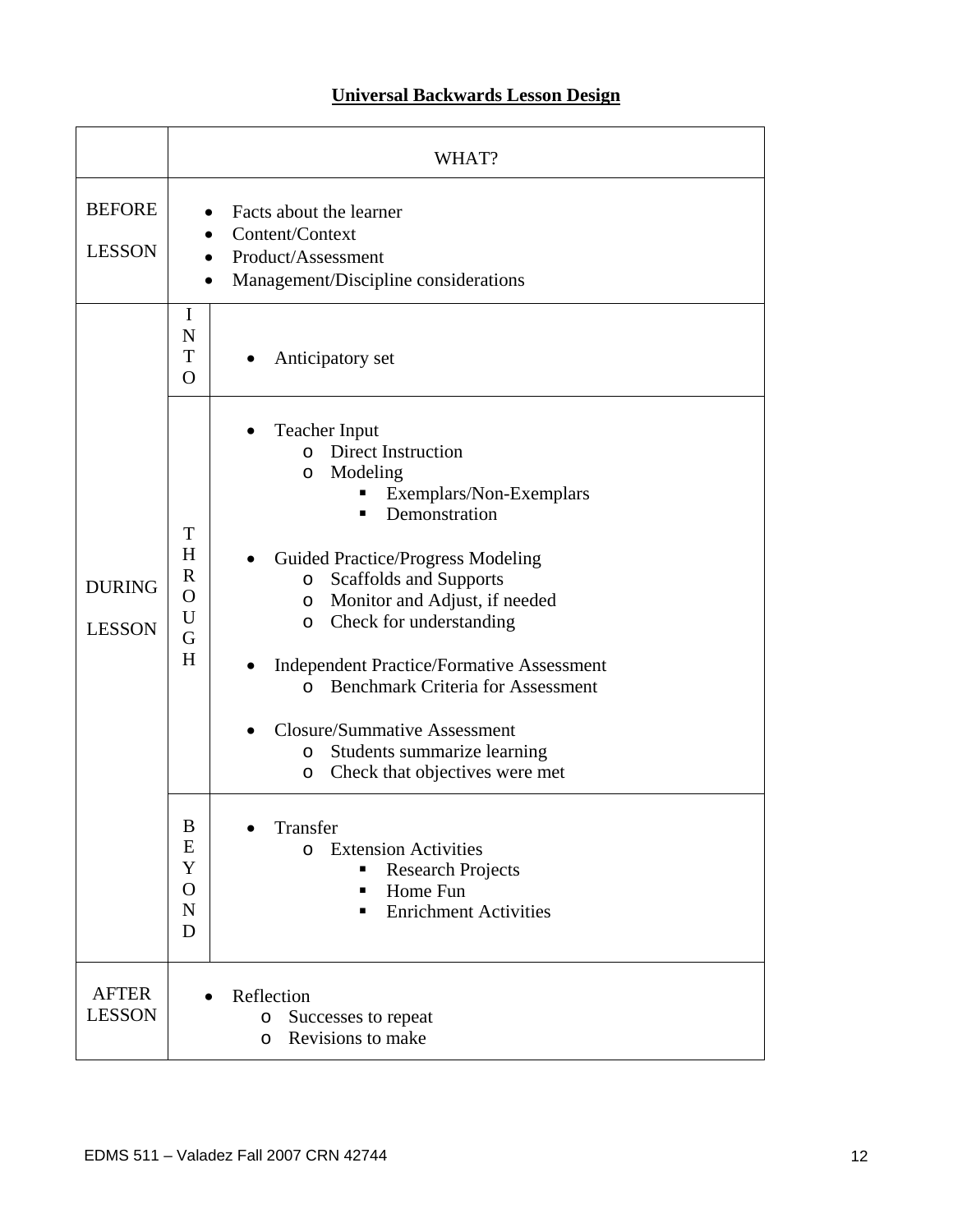## **Student Success Team (SST) Process 10 points**

| <b>Learner Objectives:</b> | Knowledge and skill in conducting and participating in the Student Success Team general<br>education pre-referral process                                                                                             |
|----------------------------|-----------------------------------------------------------------------------------------------------------------------------------------------------------------------------------------------------------------------|
| Assessment:                | Teacher candidates apply their knowledge of the SST processes for avoiding special<br>education referral by participating in a simulation of an SST meeting regarding a child<br>with a selected classroom challenge. |
|                            | Teacher candidates create an annotated bibliography of articles and Web sites that provide<br>information about the student's challenge and strategies for supporting the student to be<br>successful in the class    |

| <b>Resource(s):</b>    | Title and necessary information:                                                                                                                                                     |
|------------------------|--------------------------------------------------------------------------------------------------------------------------------------------------------------------------------------|
| <b>Textbooks</b>       | Grant, Carl. A. & Gillette, Maureen. (2005). Learning to Teach Everybody's                                                                                                           |
|                        | Children: Equity, Empowerment and Education that is Multicultural. Thomson &                                                                                                         |
|                        | Wadsworth. Chapter 5                                                                                                                                                                 |
|                        | Villa, R. A. and Thousand, J. S. (2005). Creating an Inclusive School (2 <sup>nd</sup> ed.).                                                                                         |
|                        | Alexandria, VA: Association for Supervision and Curriculum Development.                                                                                                              |
| <b>Other Resources</b> | SST Lecturette by Jacqueline Thousand, Professor, CSUSM, College of Education                                                                                                        |
|                        | Choate, J.S. (2000) Successful inclusive teaching: Proven ways to detect and correct<br>special needs $(3^{rd}$ ed.) Boston: Allyn & Bacon. (ISBN 0-205-30621-7)<br>Chapter $1 & 16$ |
|                        | Kluth, P., Villa, R., & Thousand, J. (Dec. 2001/Jan 2002) 'Our school doesn't offer<br>inclusion' and other legal blunders. Educational Leadership, $59(4)$ , $24-27$ .              |
| Video (WebCT)          | Video Segment # 1 "Promoting Success for All Students" The Inclusion Series (1998)<br>Weland Prods/KCET and Allyn & Bacon. (ISBN 0-205-29111-2)                                      |
|                        | Video Segment # 3 "Working Together – The Collaborative Process" The Inclusion Series<br>(1998) Weland Prods/KCET and Allyn & Bacon. (ISBN 0-205-29111-2)                            |

## **TASK AND GUIDELINES**

## **Context**

The Student Success Team (SST), also referred to as the Student Study Team, process is a general education function and general education teacher responsibility. It is a state-mandated prevention and intervention process and structure that must exist at every California school. The SST process is designed to address students' learning needs PRIOR to even thinking about referral for special education assessment. Some disabilities are more obvious and present themselves prior to school entry. Other high incident disabilities such as learning disabilities (e.g., language, mathematics, written expression) often develop in response to academic demands. Further, there are a great many children without disabilities who struggle in school because English is not their first language or because the instructional approaches used by their teachers do not match their learning styles (i.e., preferred areas of Multiple Intelligences). Most students' respond positively when their classroom teachers seek ideas and support from professional peers through the SST process.

## **Objectives**

The objectives of having you participate in a mock SST meeting are to give you the opportunity to:

- demonstrate effective use of the SST model
- demonstrate the various roles of the SST members
- examine support options for students based upon their unique individual characteristics
- demonstrate the use of pre-referral strategies as the preferred response (over formal special education referral) to resolve problems
- clarify the initial procedures involved in identifying students for special education support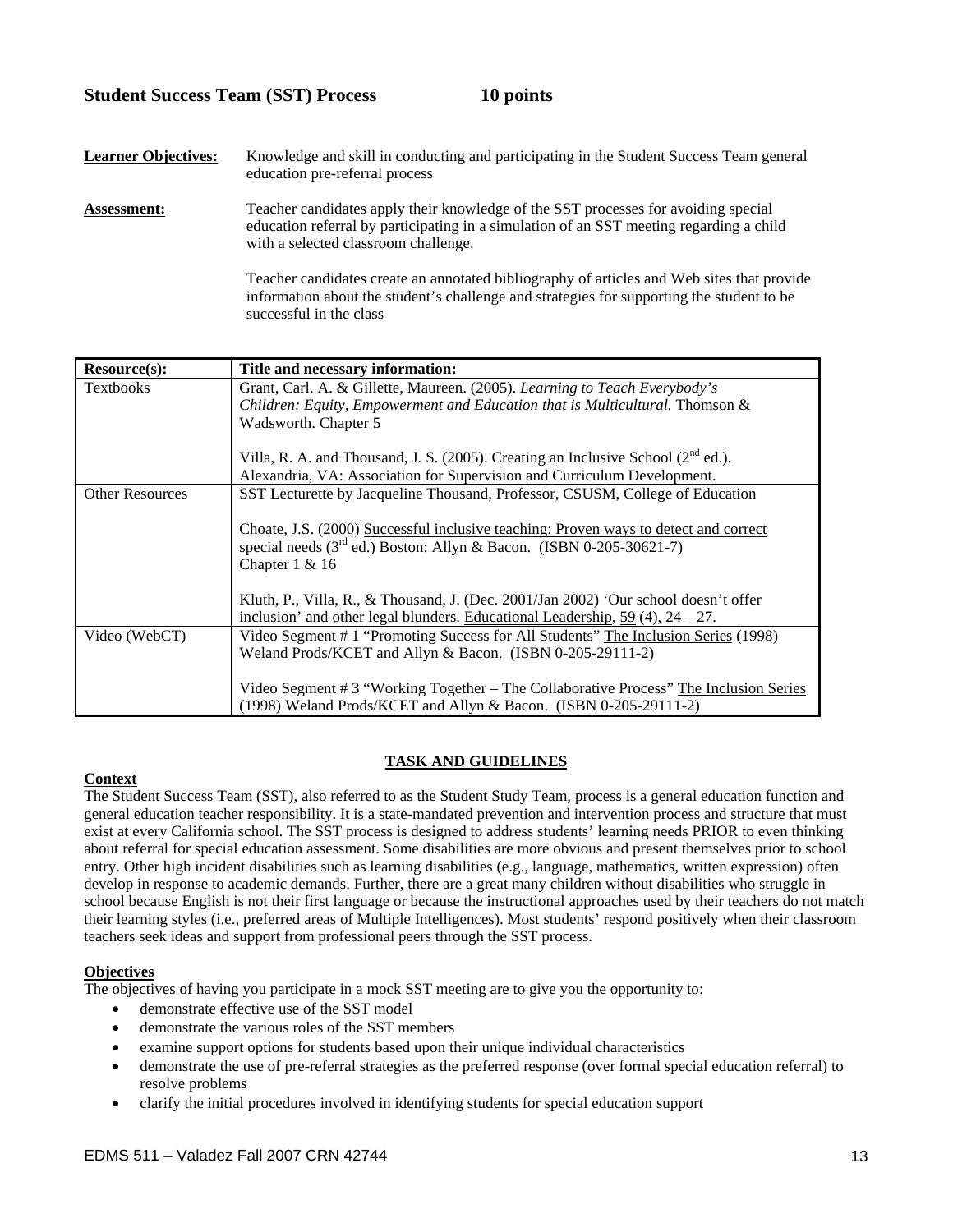#### **Preparation**

- Read the SST Lecturette and Chapter 16 of Choate.
- Visit a Web site that you find
- Watch the video segments #1 and #3 of the Inclusion Series that models the SST process and the elements of effective collaborative teaming.

#### **Assignment Description**

Each class member will be assigned to an SST team of 5 members. Each member of the group will fulfill one of the following roles and the corresponding assigned tasks. Each member will participate in a SST role play. Each student will write up a reflection on their group experience.

| Roles                  | <b>Tasks</b>             |
|------------------------|--------------------------|
| PREVIOUS TEACHER       | DATA SHEET/SUMMARY SHEET |
| <b>PARENT</b>          | DATA SHEET/SUMMARY SHEET |
| <b>CURRENT TEACHER</b> | DATA SHEET/SUMMARY SHEET |
| RESOURCE SPECIALIST    | DATA SHEET/SUMMARY SHEET |
| <b>ADMINISTRATOR</b>   | DATA SHEET/SUMMARY SHEET |

### **The Tasks:**

- Complete a data sheet of observed characteristics of the student's behavior and learning or behavioral challenges, how the child's characteristics affect school performance, and possible strategies for supporting the student.
- Complete the SST Summary Sheet with each column filled out in items that will be covered in the of SST role play
- Answer guiding questions provided
- On your own, find two annotated bibliographies per team member of articles and/or web sites that provide information about the challenging student characteristic and strategies for supporting the student. Each annotation is to include a starting paragraph the briefly summarizes the article. A second paragraph will summarize your reaction (e.g., interesting new information, conflicting perspectives, challenging point) to the article. Use APA format in referencing the article or web site.
- After completing the in class SST role play and discussion, go to your electronic portfolio and write a response to theses prompts:
	- Articulate the rationale for inclusive educational opportunities for all students.
	- What were the strengths and needs of the student you had an SST meeting for?
	- What principles of universal design guided the groups decision for differentiating instruction?
	- What strategies were identified to support the student? Provide examples of natural peer supports (e.g., partner learning, peer tutoring, classroom meetings), collaborative teaching and learning methods, and other appropriate materials and technologies (including assistive technologies) to a) create a caring classroom community in which students value one another's differences, b) develop the social competence of and relationships among class members, and c) meet the educational and social/emotional needs of the student.
	- Describe what your role will be at future SST meetings?
	- How will you prepare for SST meetings?
	- What was useful about this experience?
	- How will this experience inform your teaching?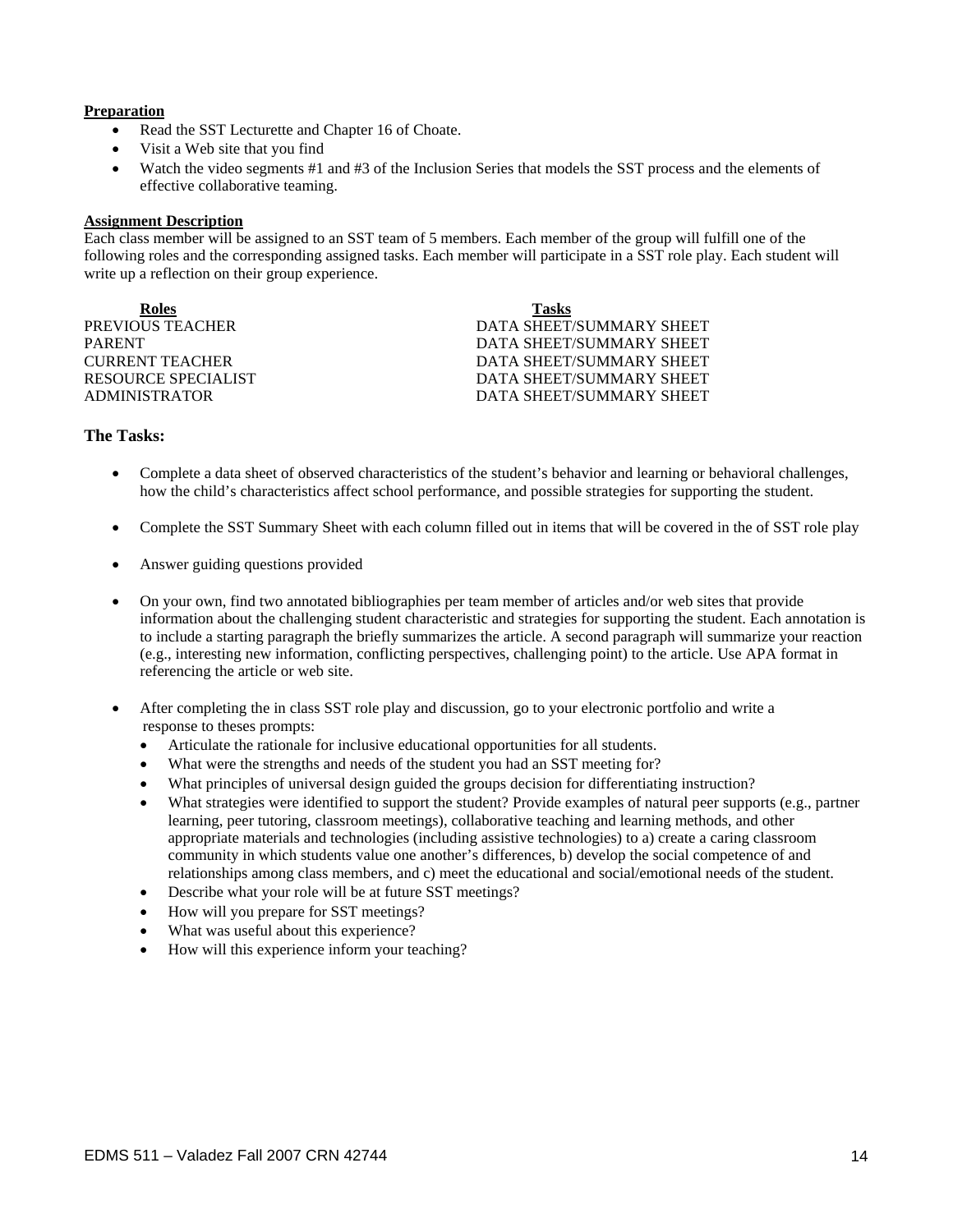## SST Summary Form Date of Meeting \_\_\_\_\_\_\_\_\_\_

| <b>Teacher</b> | <b>School</b> |  |
|----------------|---------------|--|
| <b>Team</b>    |               |  |
| <b>Student</b> |               |  |

**Primary Language\_\_\_\_\_\_\_\_\_\_\_\_\_\_ Grade\_\_\_\_\_ DOB \_\_\_\_\_\_Parents \_\_\_\_\_\_\_\_\_\_\_\_\_\_\_\_ M\_\_\_\_ F** \_\_\_\_\_\_\_\_

| <b>STRENGTHS</b> | <b>CONCERNS</b> | <b>KNOWN</b><br><b>INFORMATION</b> | KNOWN<br>MODIFICATION<br>$S (+/-)$ | <b>QUESTIONS</b> | <b>STRAT</b><br>$\mathop{\hbox{\rm EGL}}\nolimits(S/$<br>$\operatorname{BRAIN}$<br><b>STORM</b> | <b>ACTIONS</b> | WHO/<br>$\,$ WHEN |
|------------------|-----------------|------------------------------------|------------------------------------|------------------|-------------------------------------------------------------------------------------------------|----------------|-------------------|
|                  |                 |                                    |                                    |                  |                                                                                                 |                |                   |
|                  |                 |                                    |                                    |                  |                                                                                                 |                |                   |
|                  |                 |                                    |                                    |                  |                                                                                                 |                |                   |
|                  |                 |                                    |                                    |                  |                                                                                                 |                |                   |
|                  |                 |                                    |                                    |                  |                                                                                                 |                |                   |
|                  |                 |                                    |                                    |                  |                                                                                                 |                | Follow            |
|                  |                 |                                    |                                    |                  |                                                                                                 |                | Up<br>Date        |
|                  |                 |                                    |                                    |                  |                                                                                                 |                |                   |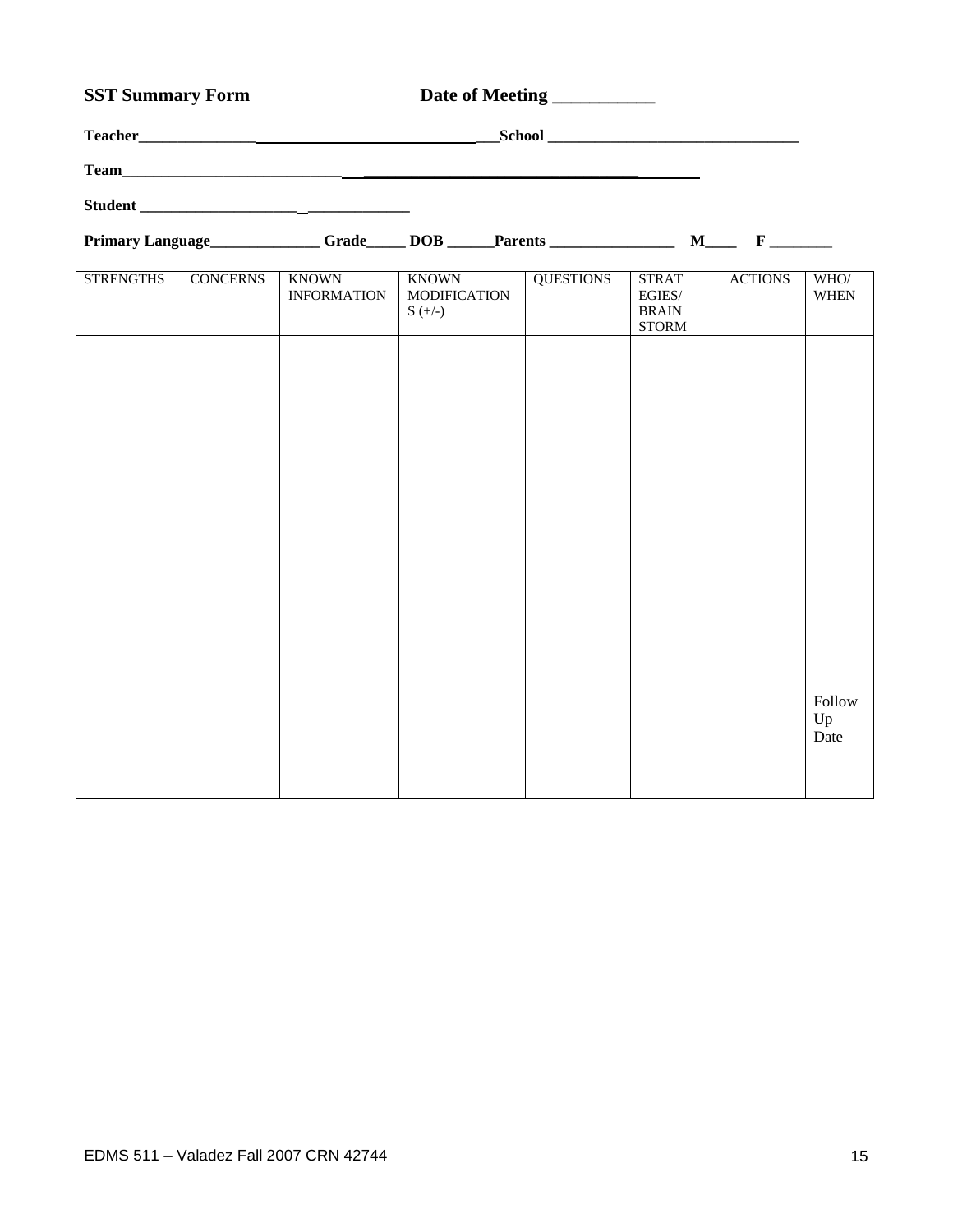## **Student Success Team (SST) Role Play Rubric for in class Activity**

(This will not be graded, but it can be a great tool to initiate class discussion of the success of the SST meeting.)

|                                                                                                                          | <b>Developing</b>                                                                               | <b>Meets Expectations</b>                                                                                                                       | <b>Exceeds Expectations</b>                                                                                                                                                                     |              |
|--------------------------------------------------------------------------------------------------------------------------|-------------------------------------------------------------------------------------------------|-------------------------------------------------------------------------------------------------------------------------------------------------|-------------------------------------------------------------------------------------------------------------------------------------------------------------------------------------------------|--------------|
| <b>Element</b>                                                                                                           |                                                                                                 |                                                                                                                                                 |                                                                                                                                                                                                 | <b>Total</b> |
| <b>Know School Families</b><br>(Student Data Sheet,<br><b>Intervention Plan and</b><br><b>Meeting Interactions)</b>      | No indication<br>that the school<br>took the time<br>to know the<br>family and<br>their needs.  | Some of the needs of the<br>family were understood,<br>i.e. family members,<br>language, literacy, family<br>dynamics.                          | There is a description of the<br>family (in Data Sheet) and the<br>family's needs are taken into<br>consideration in planning the<br>student's intervention plan.                               |              |
| <b>Knows Student</b><br>(As Indicated on Student<br>Data Sheet, Intervention<br><b>Plan and Meeting</b><br>Interactions) | Some of the<br>student's<br>strengths,<br>needs.<br>language, and<br>culture are<br>understood. | The student's strengths,<br>needs, language, and<br>culture are understood<br>and addressed in plan.                                            | The student's strengths, needs,<br>language, and culture are<br>understood so well that the team<br>can incorporate the child's life<br>outside of school into the plan.                        |              |
| Development of<br><b>Interventions</b>                                                                                   | The<br>intervention<br>plan is brief<br>and vague.                                              | The intervention plan<br>demonstrates an<br>understanding of the<br>student's uniqueness and<br>addresses the student's<br>strengths and needs. | The intervention plan<br>demonstrates an understanding of<br>student's uniqueness and<br>addresses the student's strengths<br>and needs for cognitive, affective<br>and psychomotor objectives. |              |
| <b>Implementation and</b><br><b>Monitoring Interventions</b>                                                             | There is no<br>clear plan how<br>interventions<br>will be<br>implemented<br>or monitored.       | There is a clear plan for<br>implementing and<br>monitoring interventions.                                                                      | There is a clear plan for<br>implementing and monitoring<br>interventions. A plan is set to<br>communicate progress of<br>interventions to all school and<br>family members.                    |              |
| <b>Use of Resources</b>                                                                                                  | No resources<br>were<br>mentioned in<br>the<br>intervention<br>plan.                            | School resources were<br>identified in the<br>intervention plan.                                                                                | School, community, and family<br>resources were considered and<br>identified in the intervention plan.                                                                                          |              |
| <b>Continued</b><br>on next page                                                                                         |                                                                                                 |                                                                                                                                                 |                                                                                                                                                                                                 |              |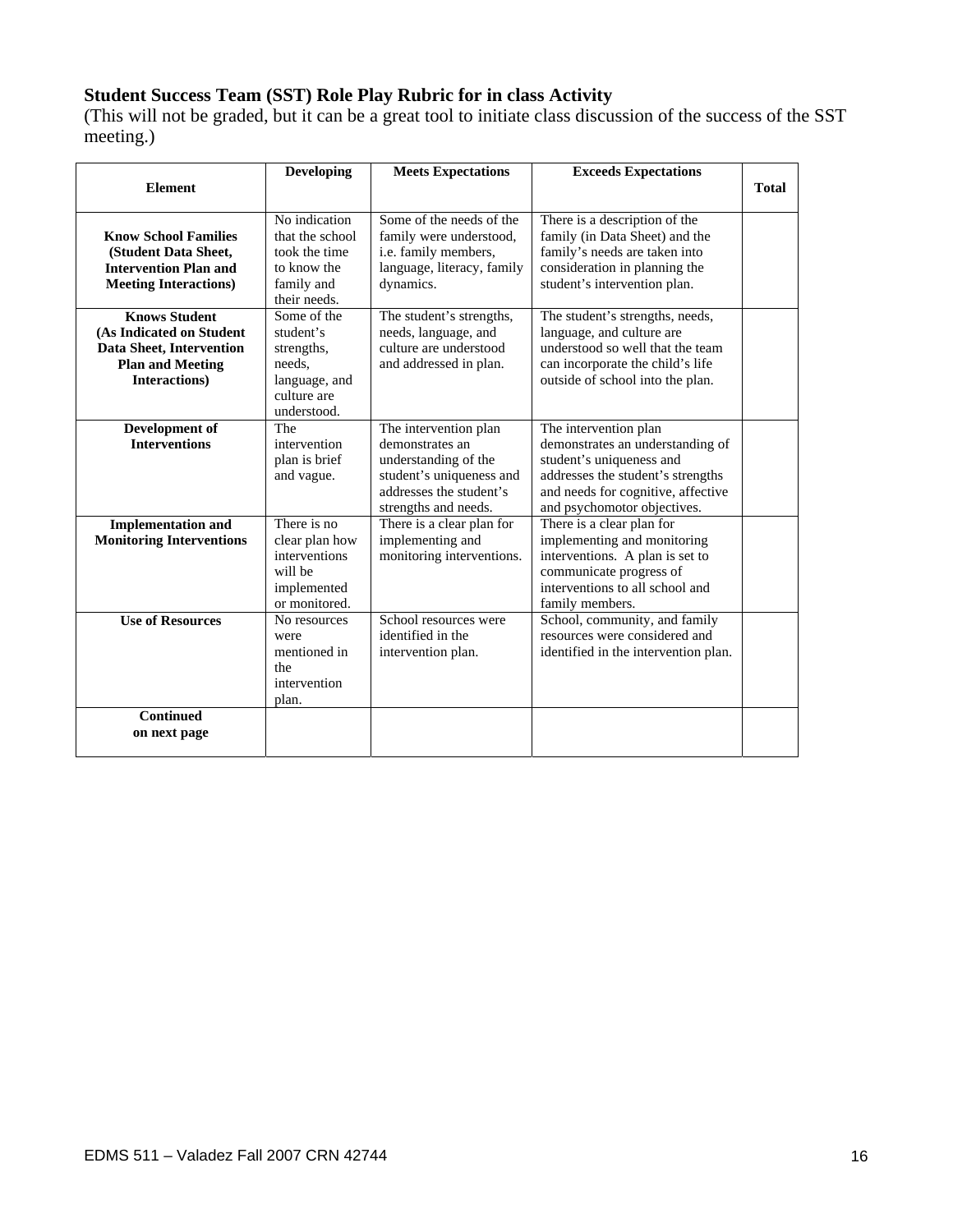|                                                                                                                                                                                                                                                                                                  | <b>Developing</b>                                                                                                                           | <b>Meets Expectations</b>                                                                                                                                                                                                   | <b>Exceeds Expectations</b>                                                                                                                                                                                                                                                |              |
|--------------------------------------------------------------------------------------------------------------------------------------------------------------------------------------------------------------------------------------------------------------------------------------------------|---------------------------------------------------------------------------------------------------------------------------------------------|-----------------------------------------------------------------------------------------------------------------------------------------------------------------------------------------------------------------------------|----------------------------------------------------------------------------------------------------------------------------------------------------------------------------------------------------------------------------------------------------------------------------|--------------|
| <b>Element</b>                                                                                                                                                                                                                                                                                   |                                                                                                                                             |                                                                                                                                                                                                                             |                                                                                                                                                                                                                                                                            | <b>Total</b> |
| <b>Role Representations</b>                                                                                                                                                                                                                                                                      | Minimum of 5<br>SST roles were<br>represented.                                                                                              | More than 5 SST roles<br>were represented and<br>modeled the<br>responsibilities of each<br>member.                                                                                                                         | More than 5 SST roles were<br>represented with a detailed<br>description of each member in SST<br>Binder addressing relationship w/<br>student, unique talents,<br>background, interests, and<br>experiences that make this<br>individual an invaluable member<br>of team. |              |
| <b>Facilitation</b>                                                                                                                                                                                                                                                                              | Facilitator<br>keeps team<br>focused on<br>student's needs<br>and developing<br>and<br>intervention<br>plan.                                | & facilitator is<br>accountable for time.<br>encourages input from<br>all members, and<br>diffuses emotionally<br>charged statements,<br>making corrections non-<br>defensively.                                            | & facilitator goes above and<br>beyond to help team find win/win<br>solutions.                                                                                                                                                                                             |              |
| <b>Recording</b>                                                                                                                                                                                                                                                                                 | The recorder<br>listens<br>carefully for<br>key words and<br>ideas.<br>organizes and<br>records input<br>into<br>appropriate<br>categories. | & a visual aid is created<br>for participants to see<br>key issues for student<br>and the proposed<br>interventions. A seat<br>recorder transfers the<br>visual model to regular-<br>sized paper as a record<br>of meeting. | $&$ the seat recorder clarifies<br>information documented on<br>regular-sized paper and how it<br>represents the visual aid and what<br>was discussed at the meeting.                                                                                                      |              |
| <b>Follow SST Steps</b><br>(Student Summary Sheet &<br><b>Meeting Interactions)</b><br>1. Pre-SST intervention<br>2. SST referral<br>3. Family invited & meeting<br>arranged<br>4. Team meets and follow up<br>date set<br>5. Interventions implemented<br>and monitored<br>6. Follow up meeting | 75 % of SST<br>Summary<br>Sheet<br>completed &<br>5 or less<br>SST steps<br>implemented.                                                    | 90% of SST Summary<br>Sheet completed & all 6<br>steps implemented.                                                                                                                                                         | 100% of SST Summary Sheet<br>completed & all 6 steps<br>implemented.                                                                                                                                                                                                       |              |
| <b>SST Binder</b><br>1. SST Summary Sheet<br>2. Student Data Sheet<br>3. Binder<br>4. Cover Sheet<br>5. Annotated bibliographies for<br>each team member                                                                                                                                         | Completes 4 or<br>less.                                                                                                                     | Completes all 5.                                                                                                                                                                                                            | Completes all 5 with detail &<br>professionalism.                                                                                                                                                                                                                          |              |
| <b>Total</b>                                                                                                                                                                                                                                                                                     |                                                                                                                                             |                                                                                                                                                                                                                             |                                                                                                                                                                                                                                                                            | 5            |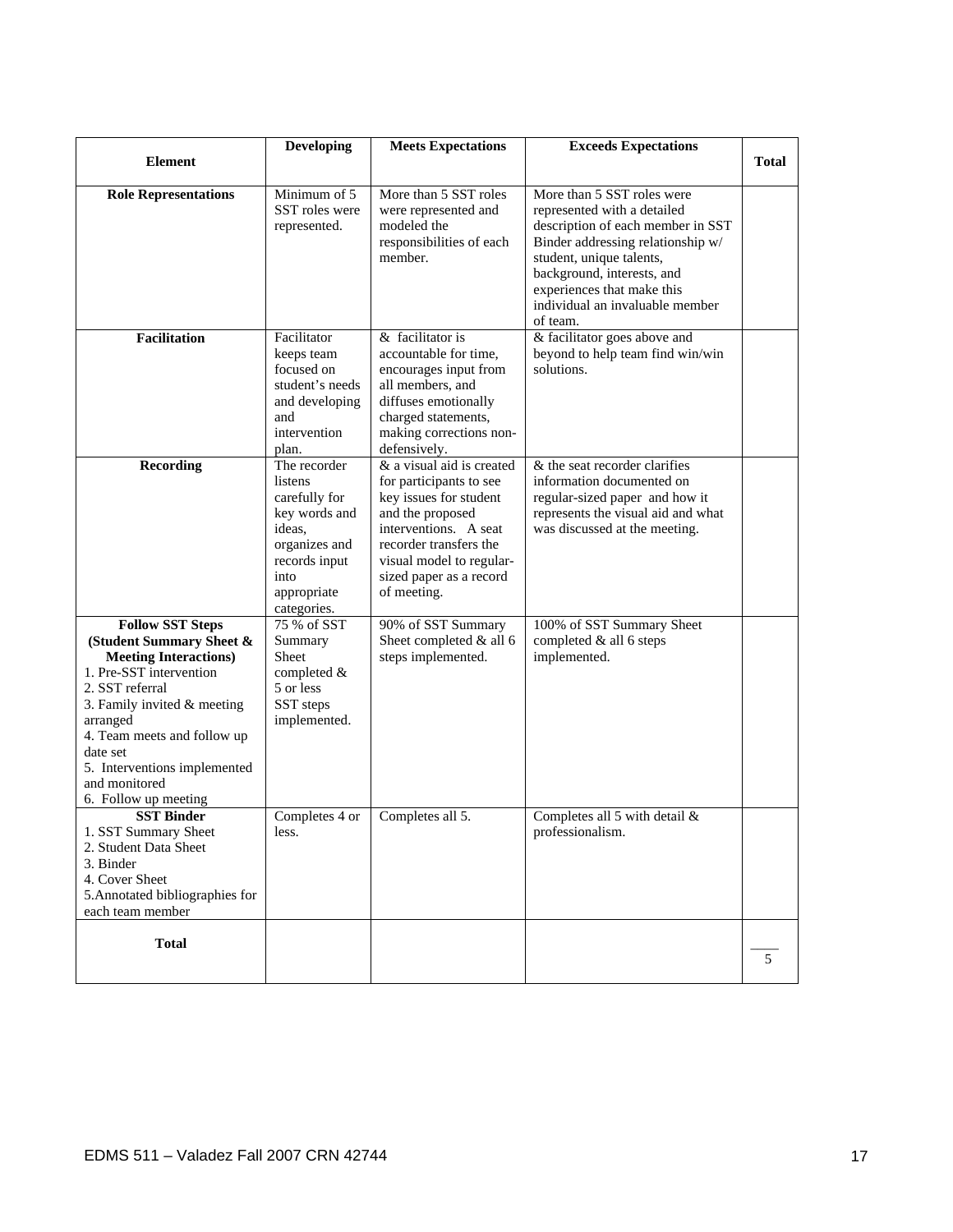## **SST Reflection Rubric for Taskstream**

| Element                                                         | Beginning to Meet<br>Expectations<br>0.5 points                                              | Approaching<br>Expectations<br>1.5 points                                                                                                                             | <b>Meets Expectations</b><br>2 points                                                                                                                                                                | Total |
|-----------------------------------------------------------------|----------------------------------------------------------------------------------------------|-----------------------------------------------------------------------------------------------------------------------------------------------------------------------|------------------------------------------------------------------------------------------------------------------------------------------------------------------------------------------------------|-------|
| <b>Content Strategies</b>                                       | A minimum of 1<br>content strategy was<br>described to support<br>student                    | A minimum of 1<br>content specific<br>strategy was described<br>to support the learner<br>taking into<br>consideration the<br>students strengths and<br>areas of need | A minimum of 2<br>content specific<br>strategies were<br>identified with<br>consideration of the<br>students strengths,<br>needs, readiness<br>range, learning<br>profile, talents and<br>interests. |       |
| Process Strategies                                              | A minimum of 1<br>process strategy was<br>described to support<br>student                    | A minimum of 1<br>process specific<br>strategy was described<br>to support the learner<br>taking into<br>consideration the<br>students strengths and<br>areas of need | A minimum of 2<br>process specific<br>strategies were<br>identified with<br>consideration of the<br>students strengths,<br>needs, readiness<br>range, learning<br>profile, talents and<br>interests. |       |
| <b>Product Strategies</b>                                       | A minimum of 1<br>product strategy was<br>described to support<br>student                    | A minimum of 1<br>product specific<br>strategy was described<br>to support the learner<br>taking into<br>consideration the<br>students strengths and<br>areas of need | A minimum of 2<br>product specific<br>strategies were<br>identified with<br>consideration of the<br>students strengths,<br>needs, readiness<br>range, learning<br>profile, talents and<br>interests. |       |
| Your Role at SST<br>Meetings                                    | Generally describe<br>what you will do at<br>the SST meeting                                 | Generally describe<br>what you will do to<br>prepare for the<br>meeting and do at the<br>meeting.                                                                     | Describe in detail<br>what you will do to<br>prepare for the<br>meeting, what you<br>will do at the meeting<br>and what you will do<br>to implement the SST<br>plan.                                 |       |
| How SST Role-play<br><b>Experience Informs</b><br>your Teaching | Describe how this<br>experience has<br>effected the way you<br>think about these<br>meetings | & describe how this<br>experience has<br>effected your<br>expectations of SST<br>meetings                                                                             | & describe how your<br>actions will be<br>informed by this<br>experience                                                                                                                             |       |
| Total                                                           |                                                                                              |                                                                                                                                                                       |                                                                                                                                                                                                      | /10   |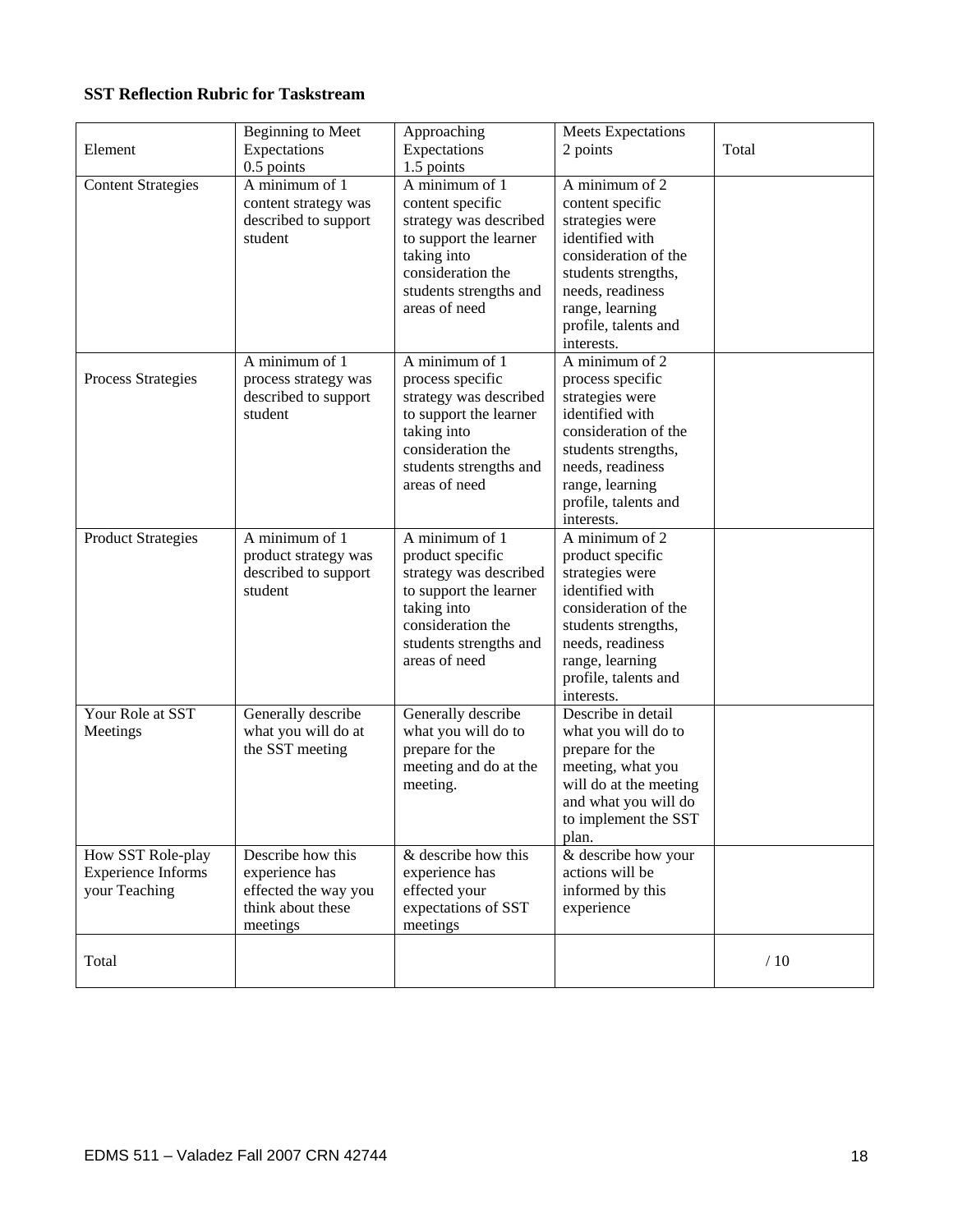## **Observation - Objective Observer 15 points**

**Learner Outcomes:** Teacher candidates will:

- apply their knowledge of professional observation skills, including identification of major characteristics of the learning and social behaviors of typical and atypical students
- differentiate between professional and unprofessional observation skills
- record what they observe
- write up their observation notes with recommendations for curriculum and instructional implications

**Assessment:** Teacher candidates will apply their knowledge of professional observation skills and curriculum and instructional strategies

- 1) to observe a student
- 2) take objective notes on the student's behavior, and
- 3) write up a report summarizing the observation and make educational recommendations for the student.

| <b>Resources</b>          | Title and necessary information:                                                                                                                                                                                                                                                                                                                                                                                                      |
|---------------------------|---------------------------------------------------------------------------------------------------------------------------------------------------------------------------------------------------------------------------------------------------------------------------------------------------------------------------------------------------------------------------------------------------------------------------------------|
| <b>Textbooks</b>          | Grant, Carl. A. & Gillette, Maureen. (2005). Learning to Teach Everybody's<br>Children: Equity, Empowerment and Education that is Multicultural. Thomson &<br>Wadsworth.<br>Chapter $3,4,5$<br>Turnbull A., Turnbull, R. & Wehmeyer, M.L. (2007). Exceptional Lives: Special<br><i>Education in Today's Schools,</i> $5^{th}$ <i>Ed.</i> Upper Saddle River, New Jersey: Pearson, Merrill<br>Prentice Hall.<br>pp. 252-253, 321 & 417 |
| <b>Other Resources</b>    | Choate, J. S. (2004) Successful inclusive teaching ( $4^{rd}$ ed.) Needham, MA: Allyn &<br>Bacon. Chapters 1-3                                                                                                                                                                                                                                                                                                                        |
| <b>Internet Resources</b> | Tomlinson, Carol Ann. (1999). The Differentiated Classroom: Responding to the needs of<br>all learners. Alexandria, VA: Association for Supervision and Curriculum Development.<br>ISBN #0-87120-342-1 (Available free through CSUSM ebooks library.)                                                                                                                                                                                 |

#### **Task Guidelines**

- 1. Identify a K-12 student to observe.
	- a. DO NOT observe a student in your own class, or a child whom you already know. Being objective is critical to good observation.
	- b. Chose a child that represents a difference, student learning English, student that is an accelerated learner, student that has a special education label under IDEA or ADA, student that is shy…)
- 2. Please observe the student for 30-60 minutes.
- 3. It is NOT REQUIRED to see the student's records. These are confidential and you may not have access. If you are able to read the child's record you may include that in your report.
- 4. Remember to keep all information about your student confidential. Use pseudonyms (false names) for the child, the child's teacher and the school.
- 5. Write Student Data: Part I of Report. (This part of the report is only a documentation of what you see and hear. DO NOT include any opinions.)

#### **Background Information**

- Student's Pseudonym
- Your name
- Chronological Age of Student
- Student's Grade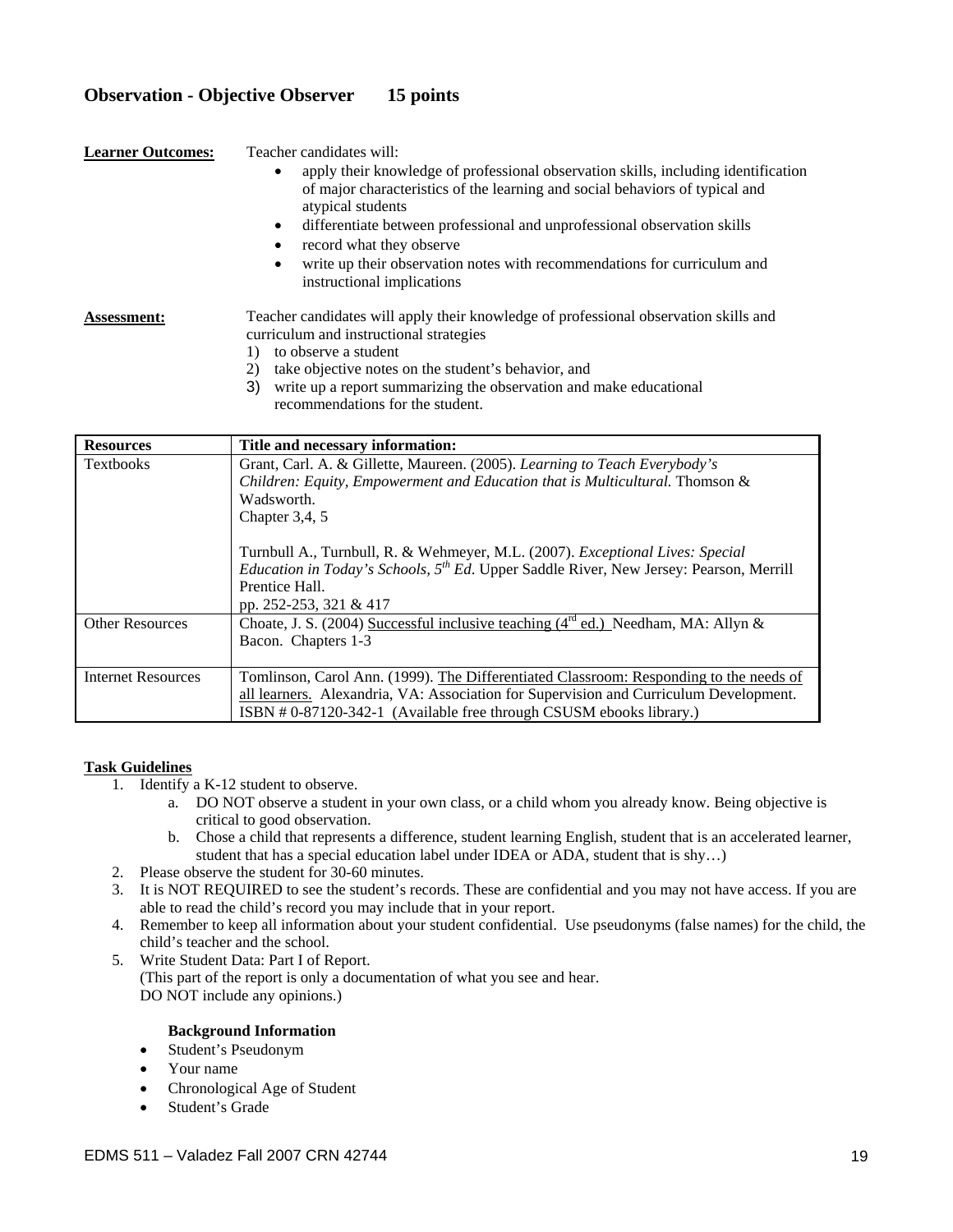- Pre-school and K-12 school history if available
- Health issues (allergies, diagnosed ADHD, glasses…)
- Family information, whom does the child live with and who else is part of the student's family (divorced parents, raised by grandmother, siblings, foster family…)
- Special service student receives (IEP, SST, ESL, referred for testing)
- Attendance and tardiness concerns

#### **Placement**

- What program is student receiving students from
- Where is student receiving those services?
- What portion of the day is the student in general education?
- What portion is student in other placements?
- How have the students unique needs and services impacted their success/progress in school?
- Describe the setting in which you observed the student in detail
	- o What does the room look like?
	- o Where is the student in the room?
	- o Who are the educators in the room?
	- o What proximity do the educators have with the student?
	- o What students are near the student you are observing?

#### **Performance**

- Describe the student's body language
- Describe the student's facial expressions
- Describe the student's actions/activities
- Describe the student's verbal and nonverbal interactions with peers and adults
- What does the student do to show their learning?
- Describe verbal and nonverbal interactions adults have with student
- Describe verbal and nonverbal interactions peers have with student

6. Write Observation Summary & Recommendations: Part II of Report (This is the only place you can share your opinions.)

#### **Summary**

- Describe the students areas of strength
- Describe the students areas of need
- Use data from observation to support your assessment

#### **Recommendations**

- What are your recommendations for content adaptations?
- What are your recommendations for process adaptation?
- What are your recommendations for product adaptations?
- What are your recommendations for behavior management (seating arrangement, contract, management strategies…) to help this student succeed?
- What does the student need to succeed?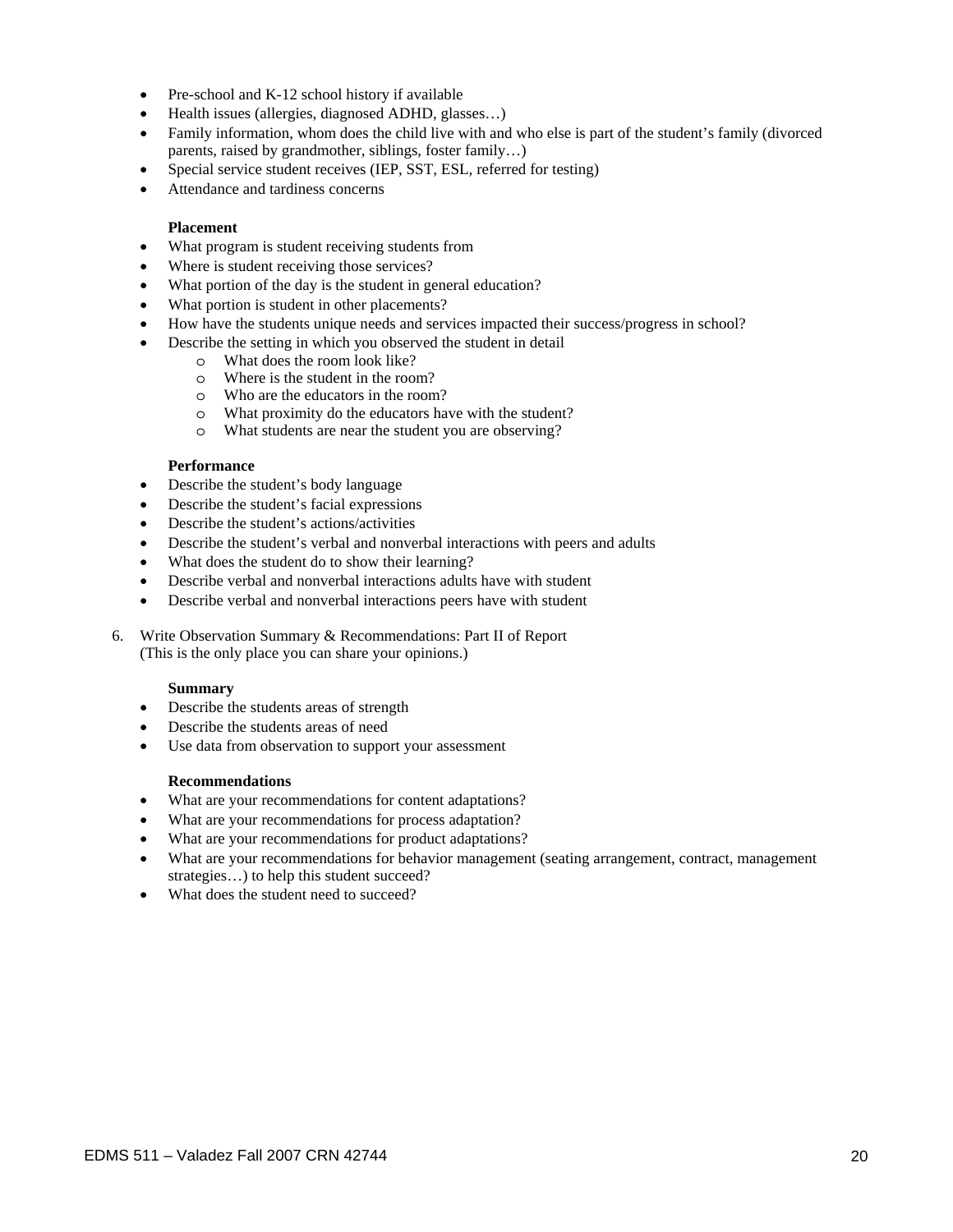## **Student Observation Rubric**

|                            | Beginning to Meet    | Approaching          | <b>Meets Expectations</b> | Total  |
|----------------------------|----------------------|----------------------|---------------------------|--------|
| Elements                   | Expectations         | Expectations         | 2 points                  | Points |
|                            | $0.5$ points         | 1 point              |                           |        |
| <b>Student Background</b>  | Less than $100\%$ of | $100\%$ of           | Cover all areas           |        |
| Information                | areas are covered    | information          | with rich detail          |        |
|                            |                      | covered but not      |                           |        |
|                            |                      | covered in detail    |                           |        |
| <b>Student Placement</b>   | Less than $100\%$ of | $100\%$ of           | Cover all areas           |        |
|                            | areas are covered    | information          | with rich detail          |        |
|                            |                      | covered but not      |                           |        |
|                            |                      | covered in detail    |                           |        |
| <b>Student Performance</b> | Less than $100\%$ of | $100\%$ of           | Cover all areas           |        |
|                            | areas are covered    | information          | with rich detail          |        |
|                            |                      | covered but not      |                           |        |
|                            |                      | covered in detail    |                           |        |
| <b>Observation Summary</b> | Most areas are       | All areas are        | All areas are             |        |
|                            | covered              | covered              | covered and data is       |        |
|                            |                      |                      | used to support           |        |
|                            |                      |                      | summary                   |        |
| Educational                | General              | General              | Specific                  |        |
| Recommendations            | recommendations      | recommendations      | recommendations           |        |
|                            | are provided for     | are provided for all | are provided for all      |        |
|                            | most areas.          | areas                | 4 areas.                  |        |
|                            |                      |                      |                           |        |
| <b>Total Points</b>        |                      |                      |                           | /10    |
|                            |                      |                      |                           |        |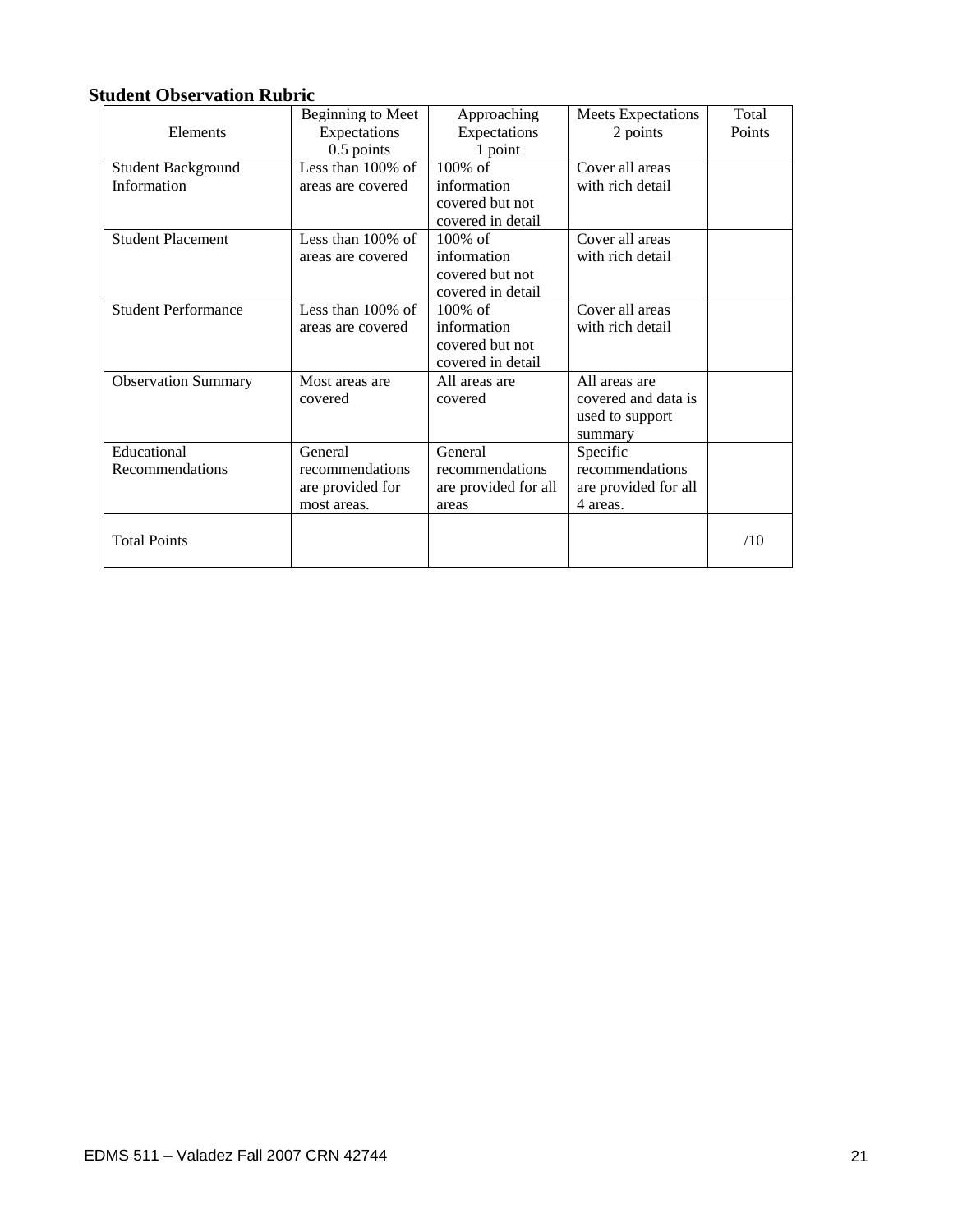## **Electronic Portfolio – TaskStream TPEs 10 points**

**Learner Objectives:** Knowledge and skill in creating an electronic portfolio.

**Assessment:** Teacher candidates apply what they have learned from the required assignments to the TPE's designated in a cogent, first person reflection in TaskStream.

> Teacher candidates will include all necessary components in their final submission of the electronic portfolio.

| Resource(s):          | Title and necessary information:                                                                                                                                                                                                                                                                                                                                                   |
|-----------------------|------------------------------------------------------------------------------------------------------------------------------------------------------------------------------------------------------------------------------------------------------------------------------------------------------------------------------------------------------------------------------------|
| <b>WebCT</b> Resource | <b>TPE Writing Workshop PPT</b>                                                                                                                                                                                                                                                                                                                                                    |
| Internet $Site(s)$    | http://lynx.csusm.edu/coe/eportfolio/index.asp<br>This will take you to the CSUSM COE website where you can get help with how to create<br>your electronic portfolio and information on the required elements.<br>http://www.taskstream.com<br>This is the TaskStream home page where you will register for Taskstream and return to<br>when working on your electronic portfolio. |

#### **Task Guidelines for Electronic Portfolio – Taskstream TPEs**

The purpose of the portfolio is to assess how well you meet the TPEs. Although all the artifacts you place (more than 1 per TPE) in your portfolio have been assessed/graded by your professors, it is not clear if you have a thorough understanding of the TPEs and can make the connection between the assignments completed in class with the teaching you have experienced and the TPEs. Your task to write a cogent reflective essay for each TPE on how the artifacts you have chosen provide evidence that shows you have demonstrated meeting each TPE. Each narrative must include a: a) description b) analysis and c) reflection.

**Responses to TPE's 6d and 9:** It is important to recognize that the TPEs are threaded throughout the credential program, as a whole, and are addressed multiple times in each course. Even though we are referencing and seeking to understand many TPEs in this course, you are specifically responsible for writing a response for TPE **6d and 9** in the Task Stream Electronic Portfolio.

Each assigned response will relate to course assignments, discussions, and/or readings that provide a deeper understanding of the specified TPE. As you write, the goal is to describe your learning as it relates to the TPE, to analyze artifacts (assignments) and explain how they are evidence of your learning, and to reflect on the significance of your learning (the "so what") and where you need to go next related to the TPE. A four paragraph structure will help you develop your response. It is suggested to type your response into a *Word* document and paste it into Taskstream once you have proofed it for spelling, grammar and understanding.

#### **TPE Narrative Response Structure**

#### **· 1st paragraph: Description**

Introduction to your response that uses the words of the TPE. DO NOT restate the TPE; instead, introduce your reader to the focus of your response as it relates to the TPE. This is basically an extended thesis statement related to the TPE. Use first person language. Introduce the names of the pieces of artifact evidence you will explain and analyze in paragraph 2 and 3.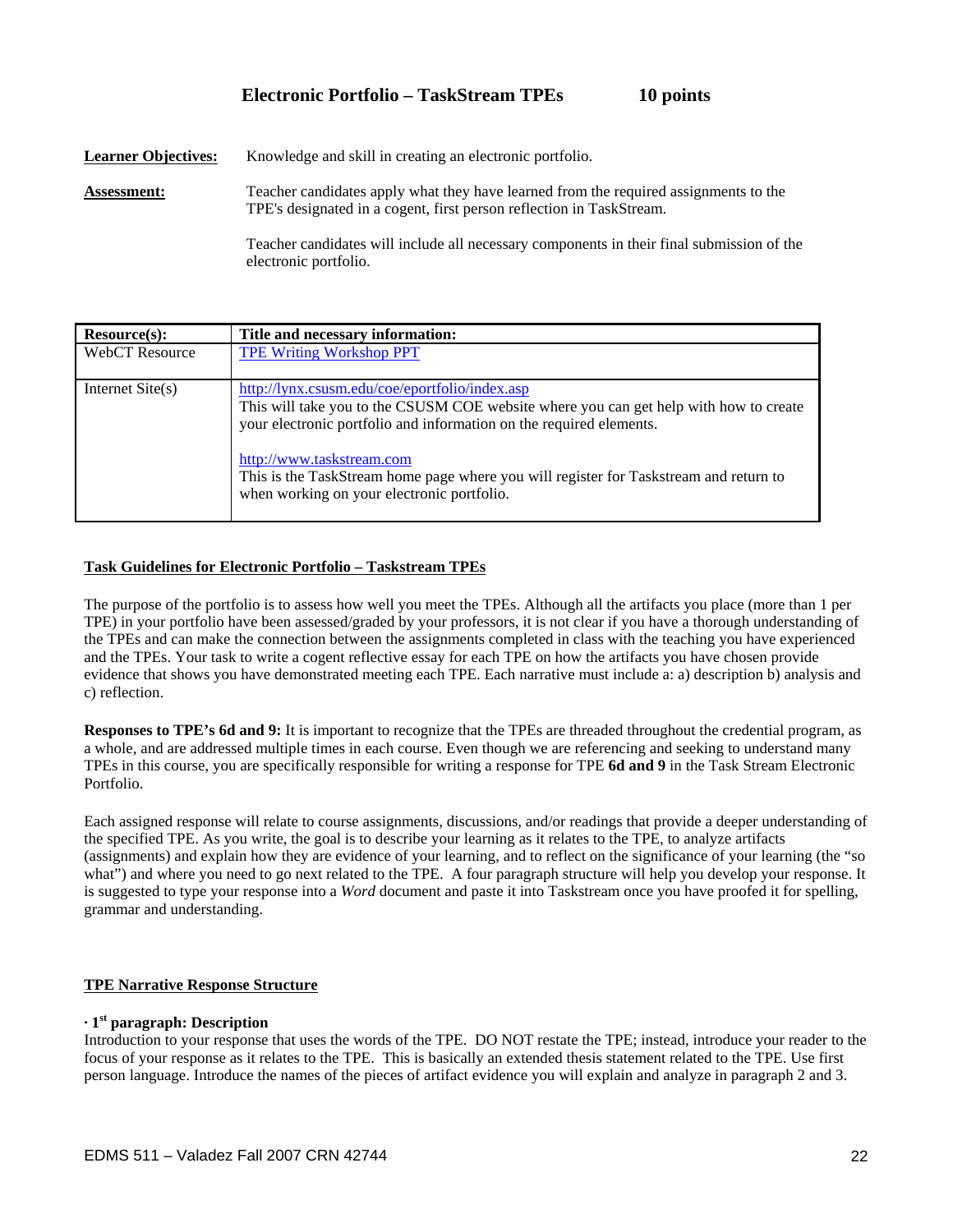### **· 2nd paragraph: Analysis of #Artifact Evidence #1**

Explain how one attached artifact is evidence of your learning related to the TPE. The key here is "evidence." How does this artifact prove that you have learned something specific related to this TPE? Describe, analyze and reflect on your artifact here.

#### **· 3rd paragraph: Analysis of #Artifact Evidence #2**

Explain how another attached artifact is evidence of your learning related to the TPE. Describe, analyze and reflect on your artifact here.

## **· 4th paragraph: Reflection**

Reflect upon and summarize the significance of your learning overall (connected to the TPE) and explain what you still need to learn related to this TPE. This addresses the "so what?" or "the big picture" of your learning. How does knowing this impact you and students?

#### **· Upload your TPE Narrative Response in as a Text**

- Copy the complete TPE response in the word document
- Proof your TPE narrative response. Remember to use spell and grammar check.
- Open your Tasksteam account
- Go to "View My Work"
- Click on "CSUSM Multiple Subject Portfolio" this should take you to "#3 Edit Content"
- Go to the TPE number you are working on
- Go to "Add/Edit"
- Go to Text
- Paste your complete TPE response into the text box
- Check for completeness

#### • **Upload TPE Evidence Artifacts**

- 1. Open your Tasksteam account
- 2. Go to "View My Work"
- 3. Click on "CSUSM Multiple Subject Portfolio" this should take you to "#3 Edit Content"
- 4. Go to the TPE number you are working on
- 5. Go to "Add/Edit"
- 6. Go to Attachment
- 7. Name file. Choose the name you use to refer to the evidence within the TPE Narrative Response. Capitalize like a title.
- 8. Choose your file from your computer and upload your attachment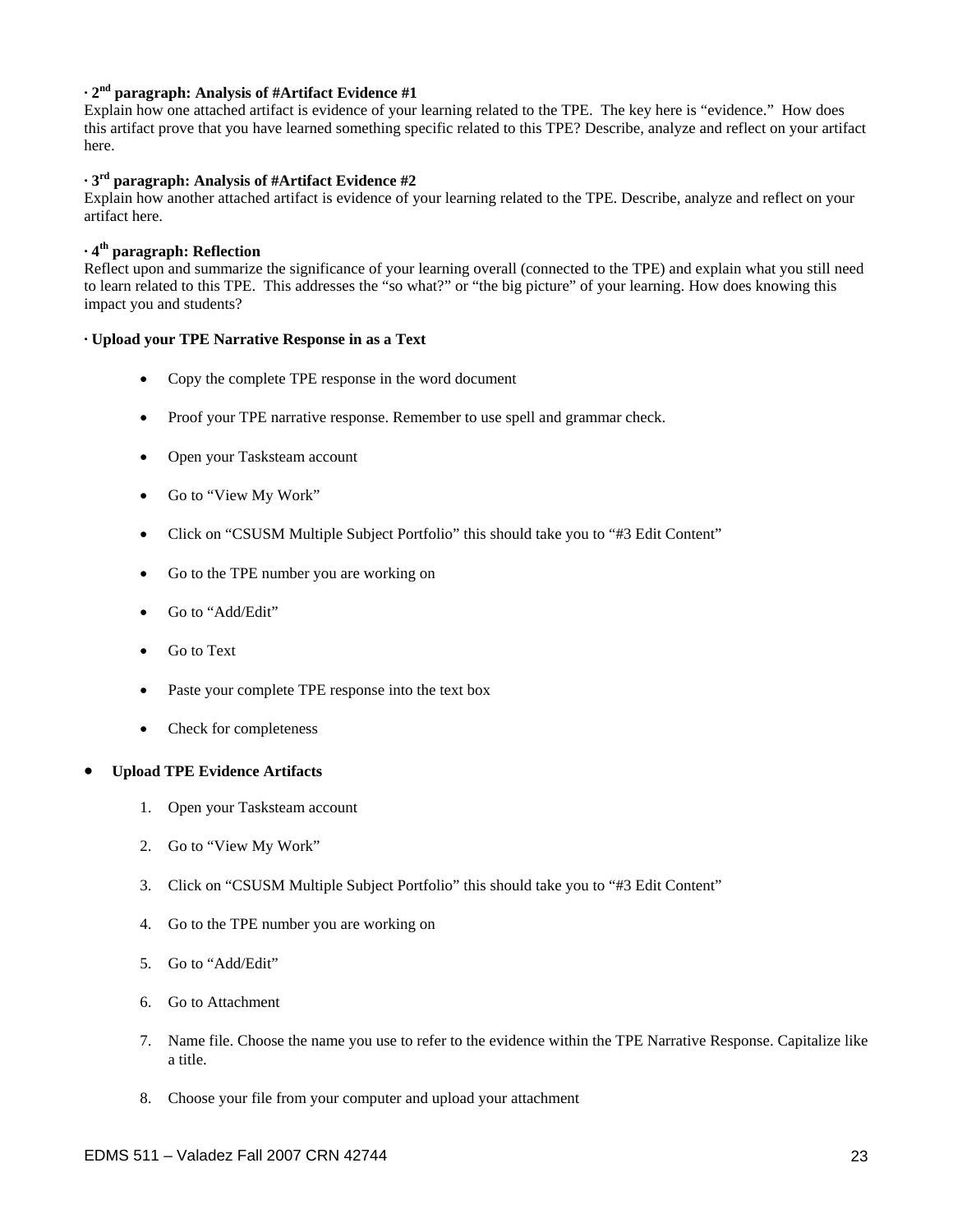- 9. Describe your file. Write a sentence or two to elaborate on this evidence beyond it's name.
- 10. If you would like you can select standards that are aligned with the artifact and TPE.
- 11. Spell Check
- 12. Check for attachment format and completeness.

 Please be succinct in your writing; more is NOT better. State your ideas clearly and keep them grounded in the evidence of your learning as represented by your artifacts. When you submit each TPE response, you will receive feedback from the instructor that asks for revision or says that you are done. You will not get full credit for this assignment if you are asked to revise and you do not. Please continue to check your TaskStream portfolio until the instructor says you are done with each TPE response for the course. More details about using TaskStream will be given in class and can be found on WebCT.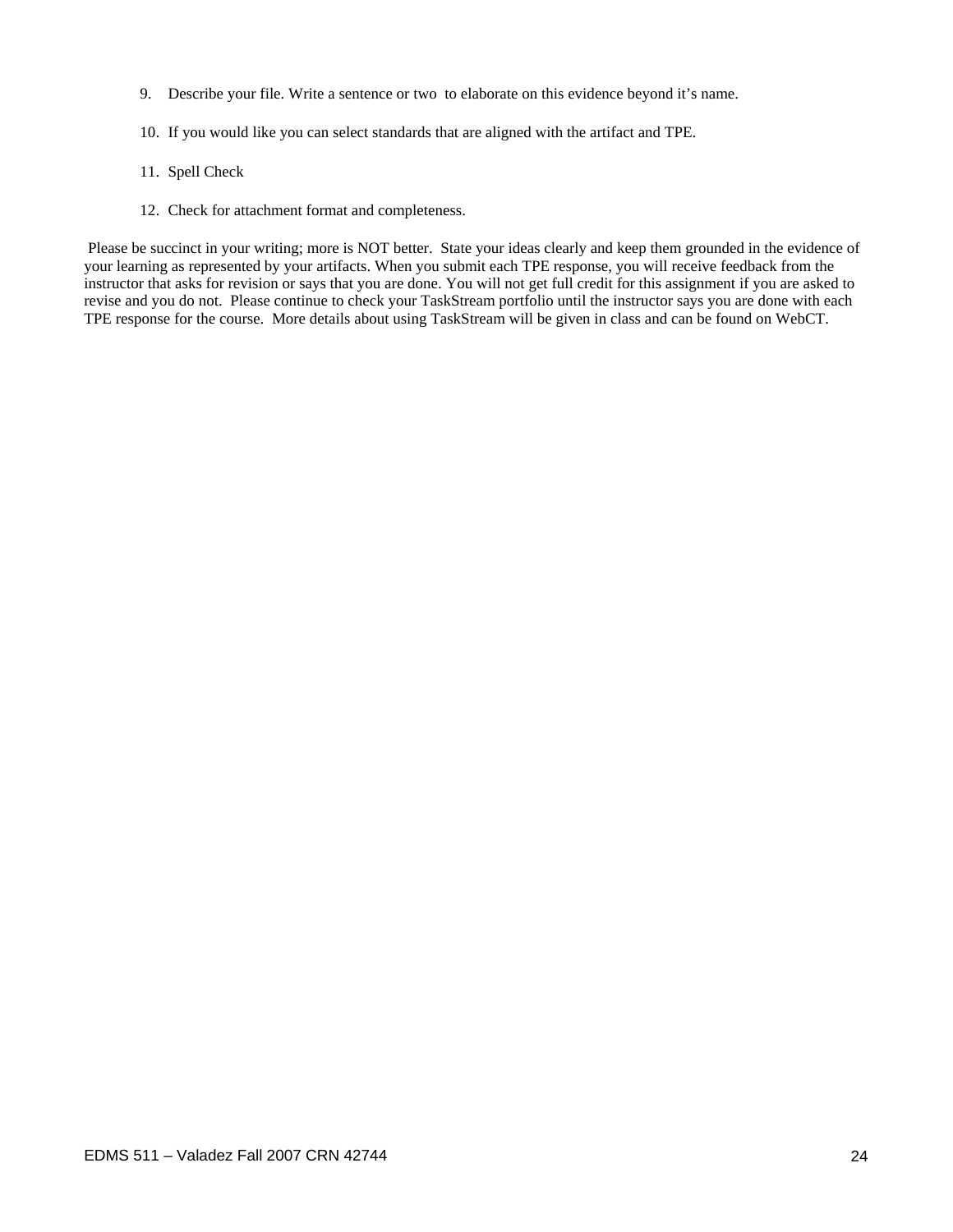## **TaskStream TPE Response Checklist**

*Your TPE response should include the following DESCRIPTION, ANALYSIS, and REFLECTION sequence and contain a minimum of two artifacts as evidence of your learning. Where possible, include artifacts from both your coursework and your field work.* 

| Description Paragraph (DESCRIBE your learning relative to the TPE)                                                           |  |
|------------------------------------------------------------------------------------------------------------------------------|--|
| Did you identify what part of the TPE you are addressing using language                                                      |  |
| from the TPE?                                                                                                                |  |
| Did you give an overview of your learning related to the elements of the<br>$\bullet$                                        |  |
| TPE you identified above?                                                                                                    |  |
| Did you name the artifacts you will be explaining in your following<br>$\bullet$<br>paragraphs as evidence of your learning? |  |
| Did you capitalize the name of your artifact attachments like a title?<br>$\bullet$                                          |  |
| Are you consistent about what you call your evidence?<br>$\bullet$                                                           |  |
| Did you spell out acronym and then introduce acronym in a parenthesis?<br>$\bullet$                                          |  |
| Did you use first person language?<br>$\bullet$                                                                              |  |
|                                                                                                                              |  |
| Evidence Paragraph (ANALYZE an artifact to demonstrate your learning)                                                        |  |
| Did you identify the artifact you are analyzing?<br>$\bullet$                                                                |  |
| Did you explain how this piece of evidence addresses elements of the<br>$\bullet$                                            |  |
| TPE you outlined in your opening paragraph?                                                                                  |  |
| Is this artifact a good representation of the elements of this TPE—is it<br>$\bullet$                                        |  |
| an effective representation of your learning related to this TPE?<br>Did you use first person language?<br>$\bullet$         |  |
| Did you attach your artifact to your response in TaskStream?<br>$\bullet$                                                    |  |
| Does your attachment have an appropriate title and short descriptor?<br>$\bullet$                                            |  |
|                                                                                                                              |  |
| Evidence Paragraph (ANALYZE an artifact to demonstrate your learning)                                                        |  |
| Did you identify the artifact you are analyzing?<br>$\bullet$                                                                |  |
| Did you explain how this piece of evidence addresses elements of the<br>$\bullet$                                            |  |
| TPE you outlined in your opening paragraph?                                                                                  |  |
| Is this artifact a good representation of the elements of this TPE—is it<br>$\bullet$                                        |  |
| an effective representation of your learning related to this TPE?<br>Did you use first person language?                      |  |
| $\bullet$<br>Did you attach your artifact to your response in TaskStream?<br>$\bullet$                                       |  |
| Does your attachment have an appropriate title and short descriptor?<br>$\bullet$                                            |  |
|                                                                                                                              |  |
| Reflection Paragraph (REFLECT on your learning and next steps)                                                               |  |
| Did you reflect upon and summarize the significance of your learning<br>$\bullet$                                            |  |
| overall (connected to the TPE)                                                                                               |  |
| Did you explain what you still need to learn related to this TPE?<br>$\bullet$                                               |  |
| Did you use first person language?<br>$\bullet$                                                                              |  |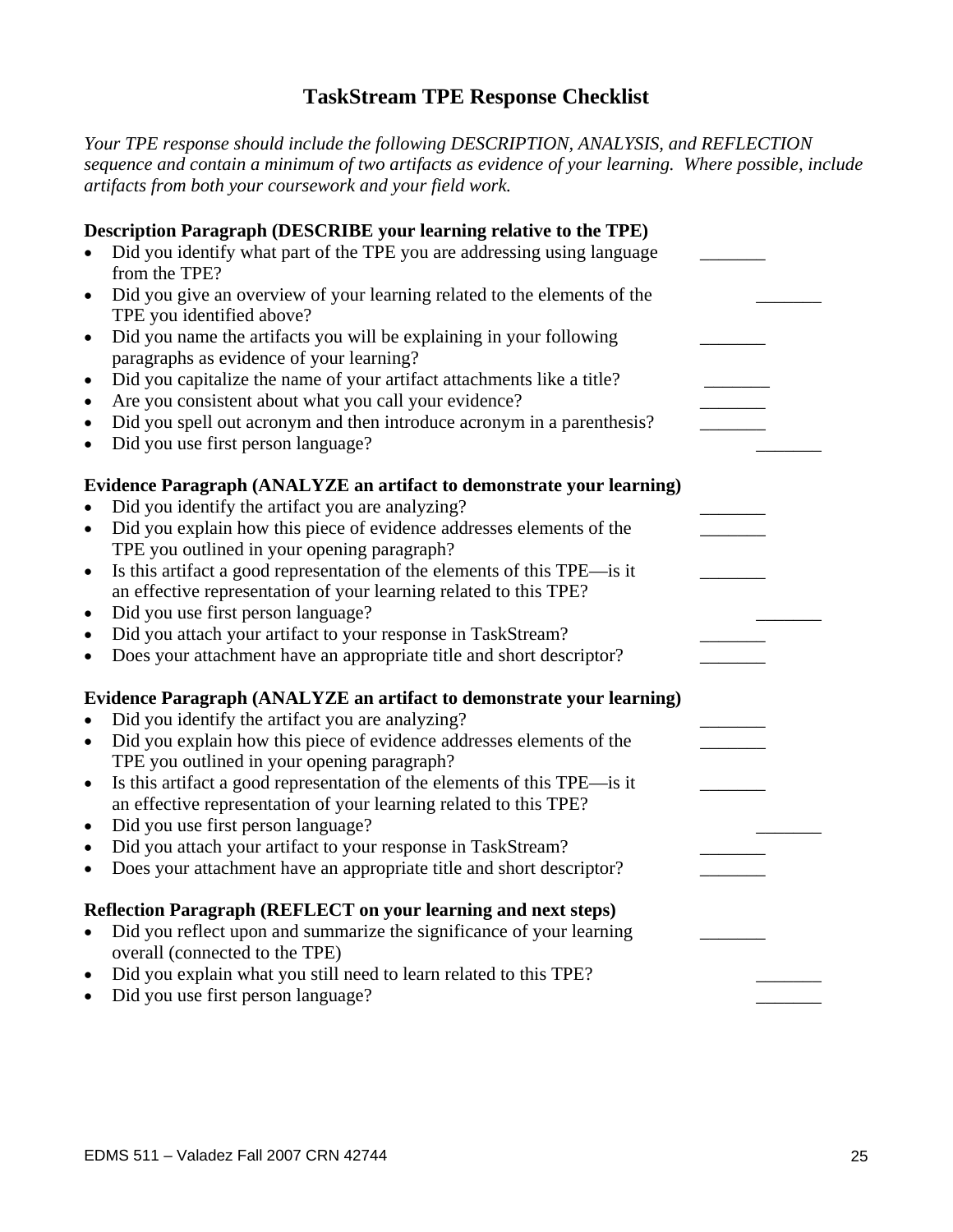**Learner Objectives:** Teacher candidates will be able to design a classroom management plan for students with diverse needs. **Assessment:** Teacher candidates will write a classroom management plan that addresses all six levels of the discipline pyramid from prevention to individualized support plans. Teacher candidates will identify a minimum of three beliefs about teaching and learning and show how their beliefs are implemented in the strategies at each of the six different discipline levels. Students will be required to describe a minimum of 4 strategies at each pyramid level. 1-2 strategies at each level must cite a theory or discipline model.

**Preparation:** Before beginning assignment teacher candidates read the following resources and demonstrate the ability to complete the prerequisite skills.

| <b>Resources</b>       | Title and necessary information:                                                                     |  |  |  |  |
|------------------------|------------------------------------------------------------------------------------------------------|--|--|--|--|
| <b>Textbooks</b>       | Grant, Carl. A. & Gillette, Maureen. (2005). Learning to Teach Everybody's                           |  |  |  |  |
|                        | Children: Equity, Empowerment and Education that is Multicultural. Thomson &<br>Wadsworth. Chapter 3 |  |  |  |  |
|                        |                                                                                                      |  |  |  |  |
|                        | Villa, Richard, & Thousand, Jacquelyn. (1995). Creating and inclusive school. Alexandria,            |  |  |  |  |
|                        | VA: ASCD. Chapters 3 & 5                                                                             |  |  |  |  |
| <b>Other Resources</b> | Choate, J. S. (2000) Sucessful inclusive teaching ( $3^{rd}$ ed.). Needham, MA: Allyn & Bacon.       |  |  |  |  |
|                        | Chapter 15                                                                                           |  |  |  |  |
|                        | Thousand, Villa, & Nevin. (2002)." Discipline Pyramid," Creativity and Collaborative                 |  |  |  |  |
|                        | Learning: The practical guide to empowering students, teachers and families, 2 <sup>nd</sup> ed.     |  |  |  |  |
|                        | Baltimore, MA: Brookes Publishing. P. 143                                                            |  |  |  |  |
|                        |                                                                                                      |  |  |  |  |
| Internet $Site(s)$     | Visit a website                                                                                      |  |  |  |  |
|                        |                                                                                                      |  |  |  |  |

Prerequisite skills:

- Teacher candidates are able to identify their beliefs about teaching and learning as related to student behavior.
- Teacher candidates are able to differentiate the six levels of of the discipline pyramid
- Teacher candidates are able to use information about students' readiness range (skills, reading, thinking  $\&$ information), learning profiles, interests, talents, and culture to determine appropriate discipline approaches (Thousand, Villa & Nevine)
- Teacher candidates are able to identify strategies to meet the needs of
	- o Students learning English (including differentiation for Beginning, Intermediate, and Advanced levels) o Student that are accelerated learners a
	- $\circ$  Students that need special education support under IDEA &/or ADA as referred to by Choate (2000), Villa & Thousand (2002)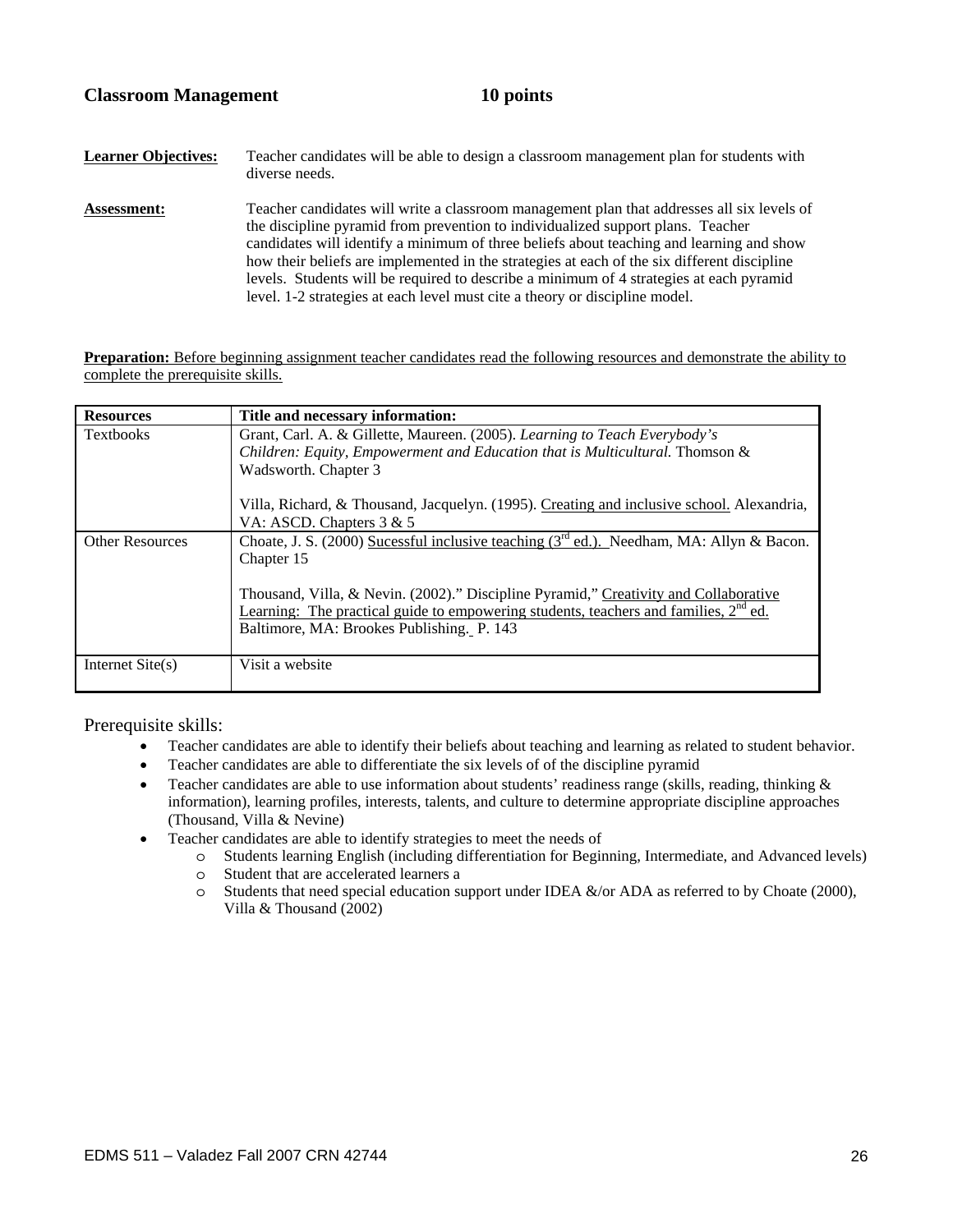### **Task Guidelines**

1. Identify a minimum of three core beliefs you have about teaching and learning and how those impact your classroom management plan. Read 3 or more discipline theories/classroom management models from texts or websites.

- 2. Do the following activities:
	- a. Observe a classroom teacher and identify what their educational beliefs are and how they implement those beliefs in their management approach.
	- b. Interview a teacher about their educational beliefs and how they implement those beliefs in their classroom management plans.

3. Describe what management strategies you will use at each of the six levels of the discipline pyramid from prevention to individualized support plans. Make sure your action plan implements your beliefs.

|                            | Approaching Expectations     | <b>Meets Expectations</b>       | Total  |
|----------------------------|------------------------------|---------------------------------|--------|
| Elements                   | 1 point                      | 2 points                        | Points |
| <b>Educational Beliefs</b> | Identify 1-2 beliefs.        | Identify 3 educational          |        |
|                            |                              | beliefs, describe how they      |        |
|                            |                              | will be implemented in your     |        |
|                            |                              | classroom management plan,      |        |
|                            |                              | and use a minimum of 2          |        |
|                            |                              | citations.                      |        |
| Define your management     | Describe 1-3 strategies for  | Describe 4 or more strategies   |        |
| plan                       | each level of discipline     | for each level of pyramid.      |        |
|                            | plan                         |                                 |        |
| Implementation of          | Some of your strategies      | Each strategy is clearly        |        |
| educational beliefs        | are linked to your           | linked to one of your           |        |
|                            | educational beliefs.         | educational beliefs.            |        |
| Citations                  | 1 or less citations for each | 1-2 citations for each level of |        |
|                            | area of pyramid              | pyramid.                        |        |
| Organization of Classroom  | All areas are covered, but   | All areas are covered, a        |        |
| Management Plan            | not easy to locate.          | navigations system is well      |        |
|                            |                              | implement to allow reader to    |        |
|                            |                              | locate and comprehend each      |        |
|                            |                              | area of pyramid.                |        |
|                            |                              |                                 |        |
| <b>Total Points</b>        |                              |                                 | /10    |
|                            |                              |                                 |        |

#### **Classroom Management Plan Rubric**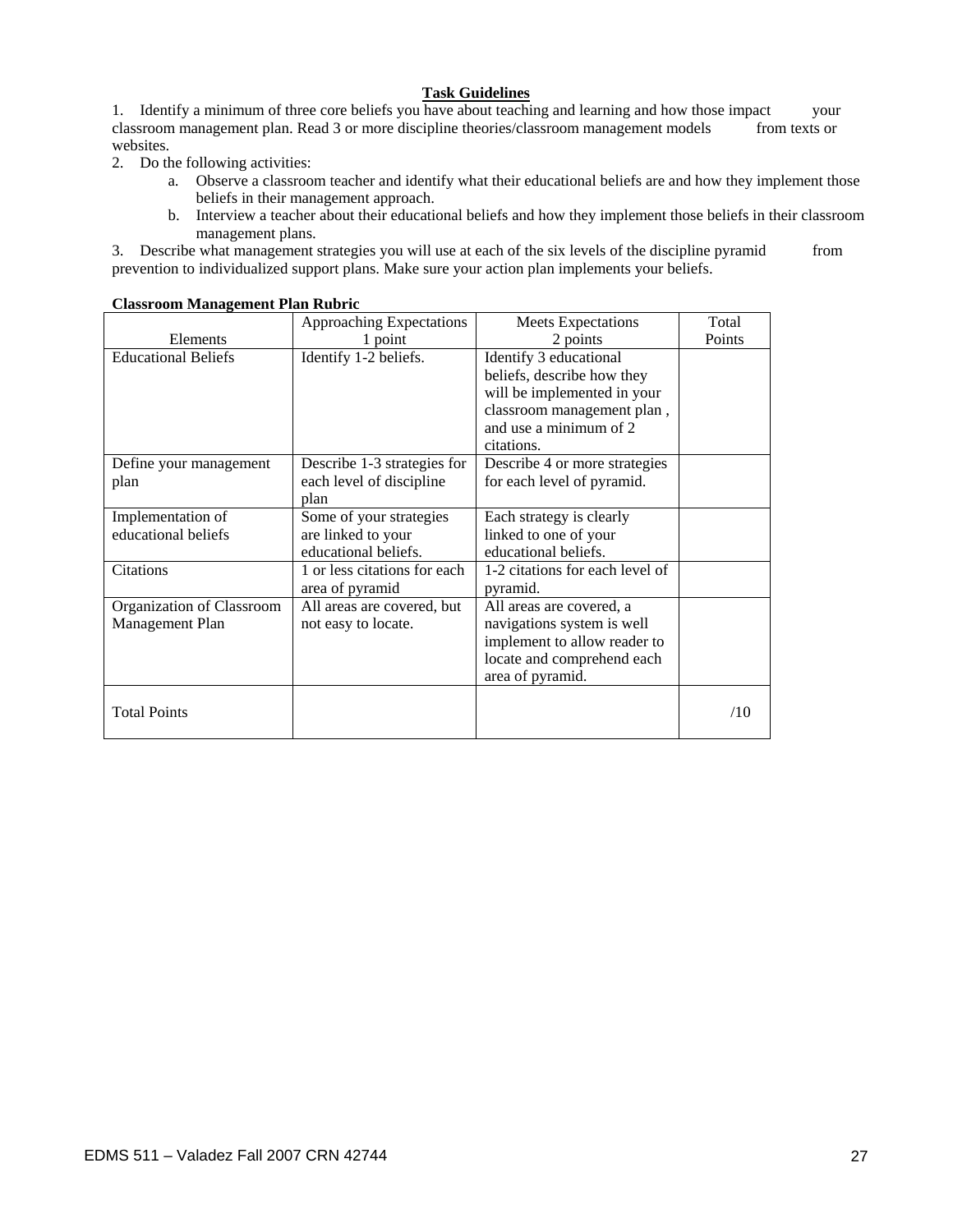## **Peer Teaching Demonstration 10 points**

## **Learner Objectives:** Teacher candidates: • Develop as an instructor by preparing and organizing class-learning activity around a hot topic in the field of education. • Expand knowledge and skills in professionally articulating opinions about a topic in education. • Summarize key concepts presented in the session's readings. **Assessment:** Teacher candidates will: • Lead a Peer Teaching activity on a topic related to the session's readings. • Prepare and distribute a one-page overview of the readings for the session. **Preparation**- Carefully read assigned chapter/article. As a class, create a rubric to provide clear guidelines as to what is

#### **Process**

expected.

You are required to sign up to facilitate discussion on the assigned readings for one class session. You will work with a partner to prepare a 15-20 minute learning activity about the reading. The activity should engage the class and allow us to examine and apply the materials in a meaningful way. In other words, don't prepare a summary lecture. This will be a group graded assignment.

## **Peer Teaching Presentation Rubric**

| Task & Criteria                | Approaching $= 0.5$ point                                                             | Proficient $= 1.5$ points                                                                    | $Exceeds = 2 points$                                                                                                                      |
|--------------------------------|---------------------------------------------------------------------------------------|----------------------------------------------------------------------------------------------|-------------------------------------------------------------------------------------------------------------------------------------------|
| Content                        | Covered some of the key<br>points in most readings                                    | Covered Key points in some<br>of the readings                                                | Covered key points of all<br>readings                                                                                                     |
| Handouts                       | Reviewed some of the<br>readings $\&$<br>Used graphic organizer to<br>review readings | Reviewed the key points of<br>all readings &<br>Used graphic organizer to<br>review readings | Reviewed the key points of<br>all readings &<br>Used graphic organizer to<br>review readings &<br>Made connections across the<br>readings |
| Activity                       | Provide an activity for all to<br>participate                                         | Activity was engaging for the<br>full presentation                                           | Gave classmates an<br>opportunity to try apply the<br>theory into practice and<br>reflect on their experience                             |
| <b>Application of Readings</b> | Provide tangible examples<br>of the readings in teaching<br>and learning              | Provide classmates tangible<br>practice of the readings                                      | Made connections across<br>readings                                                                                                       |
| Presentation                   | Prepared with                                                                         | Good timing $&$                                                                              | Group Cohesion                                                                                                                            |
| <b>Total Points</b>            |                                                                                       |                                                                                              |                                                                                                                                           |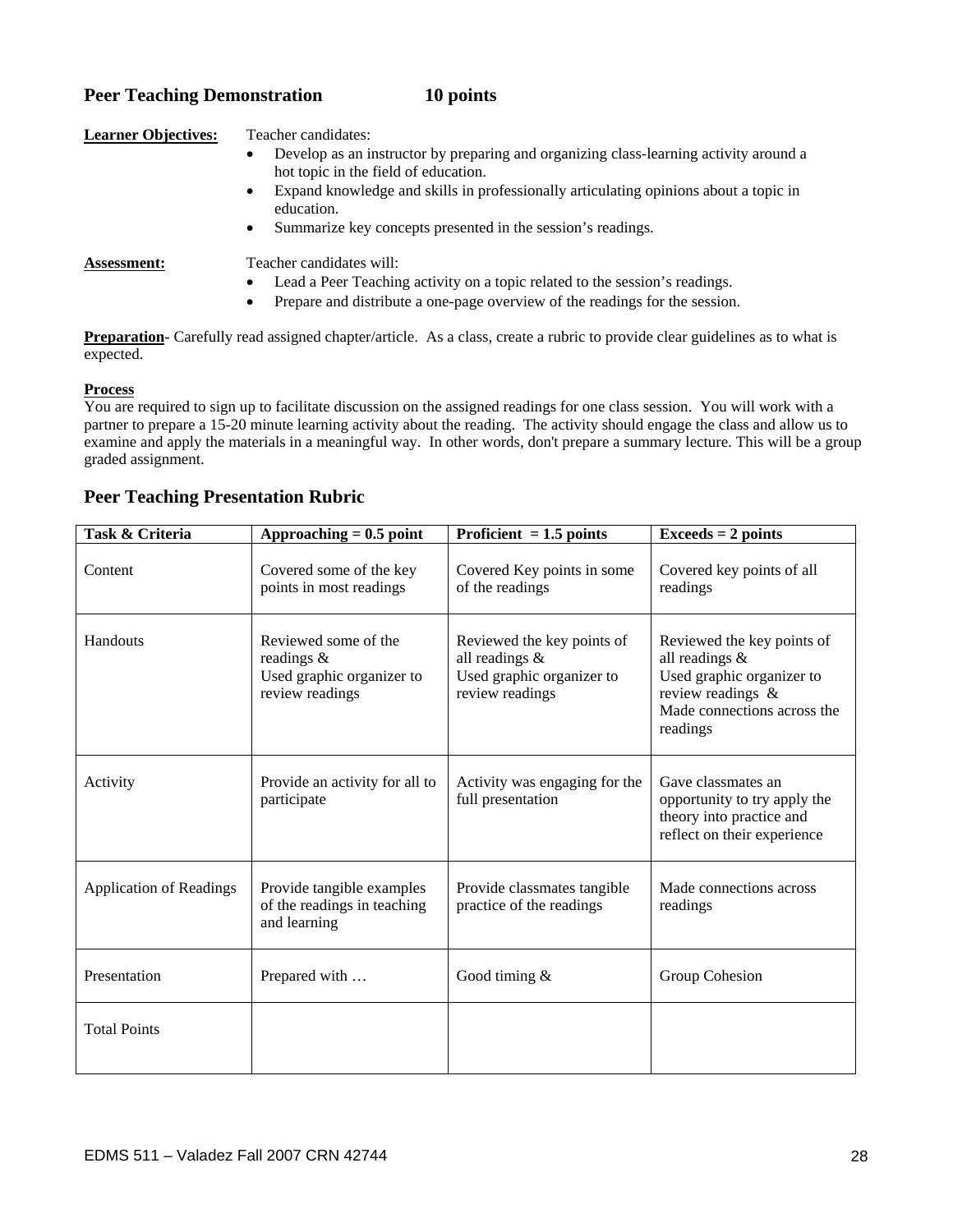# **Science Methods/ESL Infusion 15 points Learner Objectives:** The students will crate ESL support materials for a lesson in science. **Assessment:** The students will crate ESL materials that support a science lesson from the Internet. The students will create a CD Rom that contains a PowerPoint demonstration of the lesson. The CD Rom will also contain copies of other documents used for teaching the lesson, i.e. worksheets, flashcards, etc. The students will write a report about the experience of creating these materials.

**Step One**: You will work in a group of four to complete this assignment. A group should be made of no more than three individuals.

**Step Two**: Find a science lesson from the Internet. Make sure your selected lesson fits into the established California teaching standards. The grade level of the lesson does not matter. Study the lesson noting the major concept(s) of the lesson. For example, your lesson may be about States of Matter- Liquid to Gas. Study other content relevant to the lesson. For example, you may need to isolate vocabulary words, repeated phrases or ideas. After you have determined these major concepts and ideas you will develop some kind of second language support item. This is the next step in the process.

**Step Three**: Your ESL support item will have to be burned on to a CD Rom. In the past, students have created any number of interesting materials to support science instruction. Examples of ESL support materials included PowerPoint slide shows of the steps of an experiments, slide shows of key vocabulary words with pronunciation drill included, short interviews with the teacher re-explaining the lesson, and puzzles and games.

In creating your CD Rom you may use any variety of technology. You can use digital cameras, video recorders, PowerPoint, Word, etc.

What form of language support you chose to use for your lesson is completely up to your group. Once you create your CD please also create some kind of pencil and paper worksheet to serve as follow up to the activity. The worksheet, puzzle, or game can be typed up in Word and then later burned into the CD along with the support activity. In this way, a student using your CD can print up her own follow up work to be completed at her desk.

**Step Four**: Once you have burned your CD Rom write up a short report. Please fill out the attached report form and hand it in with your materials on the due date.